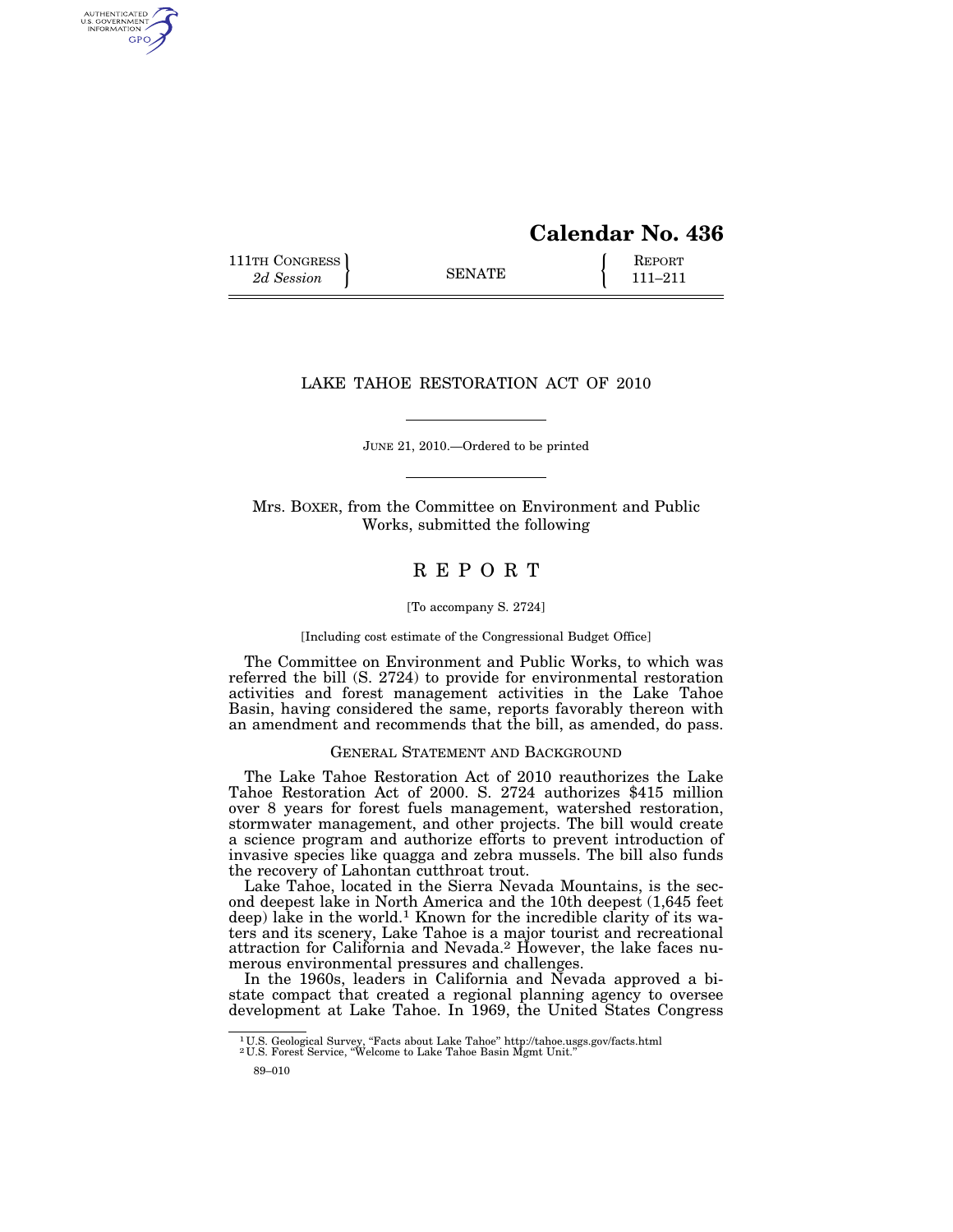ratified the agreement and created the Tahoe Regional Planning Agency (TRPA). The Compact, as revised in 1980, gave TRPA authority to adopt environmental quality standards, called thresholds, and to enforce ordinances designed to achieve the thresholds. In 1997, TRPA created the Environmental Improvement Plan (EIP), which involved 50 state, federal, and local agencies and included capital improvement, research, and maintenance projects to restore Lake clarity and the Basin's environment.

A 1997 Presidential Executive Order created the Lake Tahoe Federal Interagency Partnership to lead a 10-year cleanup effort. As part of this partnership, Congress passed the Lake Tahoe Restoration Act of 2000, which authorized \$300 million over ten years to restore the Lake. The funding supported land acquisition, erosion control, forest management, fire suppression, and improving local watersheds and water quality. The 2000 Lake Tahoe Restoration Act has enabled over 270 environmental projects and restoration activities around the Lake.

In 2003, Congress established an ongoing source of funding for Tahoe restoration efforts. Proceeds from federal land sales in the Las Vegas area are set aside to fund the annual federal contribution to the restoration of the basin.

Introduced by Senator Reid on November 3, 2009, and co-sponsored by Senators Feinstein, Ensign, and Boxer, the Lake Tahoe Restoration Act of 2010 is a reauthorization of the expiring legislation passed in 2000. S. 2724 authorizes \$415 million over eight years to combat invasive species, improve water clarity, reduce the threat of catastrophic wildfire, and restore the environment.

#### OBJECTIVES OF THE LEGISLATION

This bill will amend the Lake Tahoe Restoration Act of 2000 to authorize \$415 million over eight years to combat invasive species, improve water clarity, reduce the threat of catastrophic wildfire, and restore the environment of the Lake Tahoe Basin.

#### SECTION-BY-SECTION ANALYSIS

## *Section 1. Short title*

Section 1 notes that this Act may be cited as the "Lake Tahoe Restoration Act of 2010.''

#### *Section 2. Findings and purposes*

Section 2 amends the Lake Tahoe Restoration Act of 2000 by updating its "Findings and Purposes" section to include relevant findings and actions since 2000, including references to the 2008 and 2009 Lake Tahoe Forums and updated estimates of the level of support provided by the Federal Government, the States of California and Nevada, units of local government and the private sector to the Lake Tahoe Basin since 1997.

#### *Section 3. Definitions*

Section 3 amends the Lake Tahoe Restoration Act of 2000 by revising and expanding the definitions sections to include additional terms.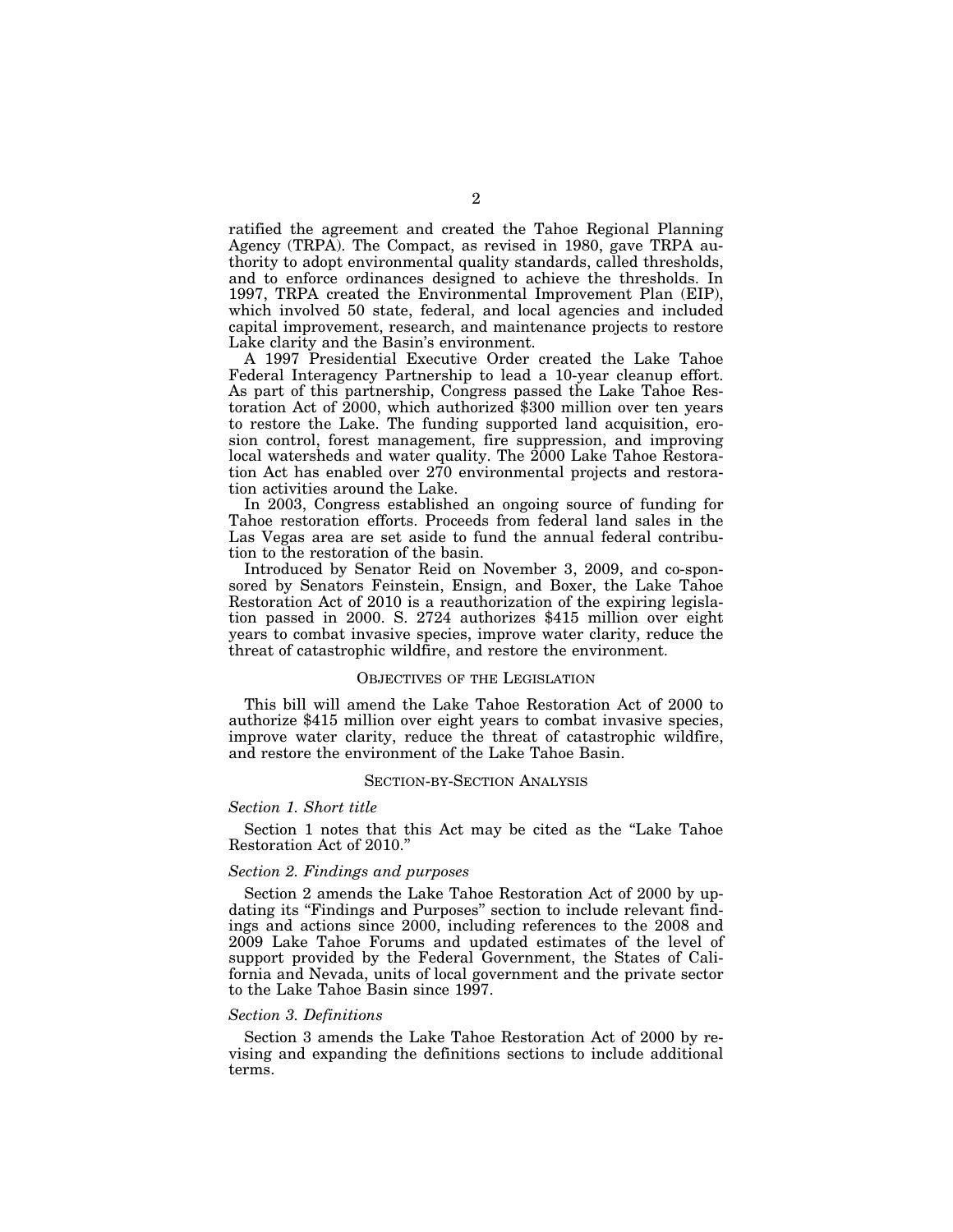## *Section 4. Administration of the Lake Tahoe Basin Management Unit*

Section 4 amends the Lake Tahoe Restoration Act of 2000 to require the Secretary of Agriculture, acting through the Chief of the U.S. Forest Service, to: (1) conduct forest management activities in the Lake Tahoe Basin in a manner that helps achieve and maintain the environmental threshold carrying capacities established by the Tahoe Regional Planning Agency (Agency) and attains multiple ecosystem benefits, unless the attainment of such benefits would excessively increase the project's cost in relation to the additional benefits gained; (2) establish post-project ground condition criteria for ground disturbance caused by forest management activities; and (3) provide for monitoring to ascertain the attainment of such conditions.

Section 4 requires the Lake Tahoe Basin Management Unit to: (1) manage vehicular parking and traffic in the Unit; and (2) support the attainment of the environmental threshold carrying capacities.

Section 4 withdraws federal land located in the Unit from: (1) all forms of entry, appropriation, or disposal under the public land laws; (2) location, entry, and patent under the mining laws; and (3) disposition under all laws relating to mineral and geothermal leasing.

Section 4 allows the Secretary to enter into contracts or cooperative agreements with States, units of local government, and other public and private entities to provide for fuel reduction, erosion control, reforestation, Stream Environment Zone restoration, and similar management activities on Federal land and non-Federal land within the Lake Tahoe basin projects or programs.

#### *Section 5. Consultation*

Section 5 requires the Secretary of Agriculture, the Administrator of the EPA, and the Director of the US Fish and Wildlife Services to regularly consult with the heads of the Washoe Tribe, applicable Federal, State, regional, and local governmental agencies, and the Lake Tahoe Federal Advisory Committee to ensure effective implementation of this Act.

#### *Section 6. Authorized projects*

Section 6 provides authorizations for the basin's highest priority projects and programs, including:

• \$40 million for projects that capture and treat sediment from the basin's urbanized areas;

• \$32 million to restore the basin's watersheds and wildlife; • \$136 million for projects to improve forest health and re-

duce the risk of catastrophic wildfire;

• \$20.5 million for the basin's efforts to control invasive species through inspection, treatment, and prevention programs;

• \$20 million to restore the Lahontan Cutthroat Trout and other special status species; and

• \$30 million to support the Lake Tahoe Basin Program led by EPA.

All projects authorized under this section must include funds for monitoring and assessment of the results and effectiveness of the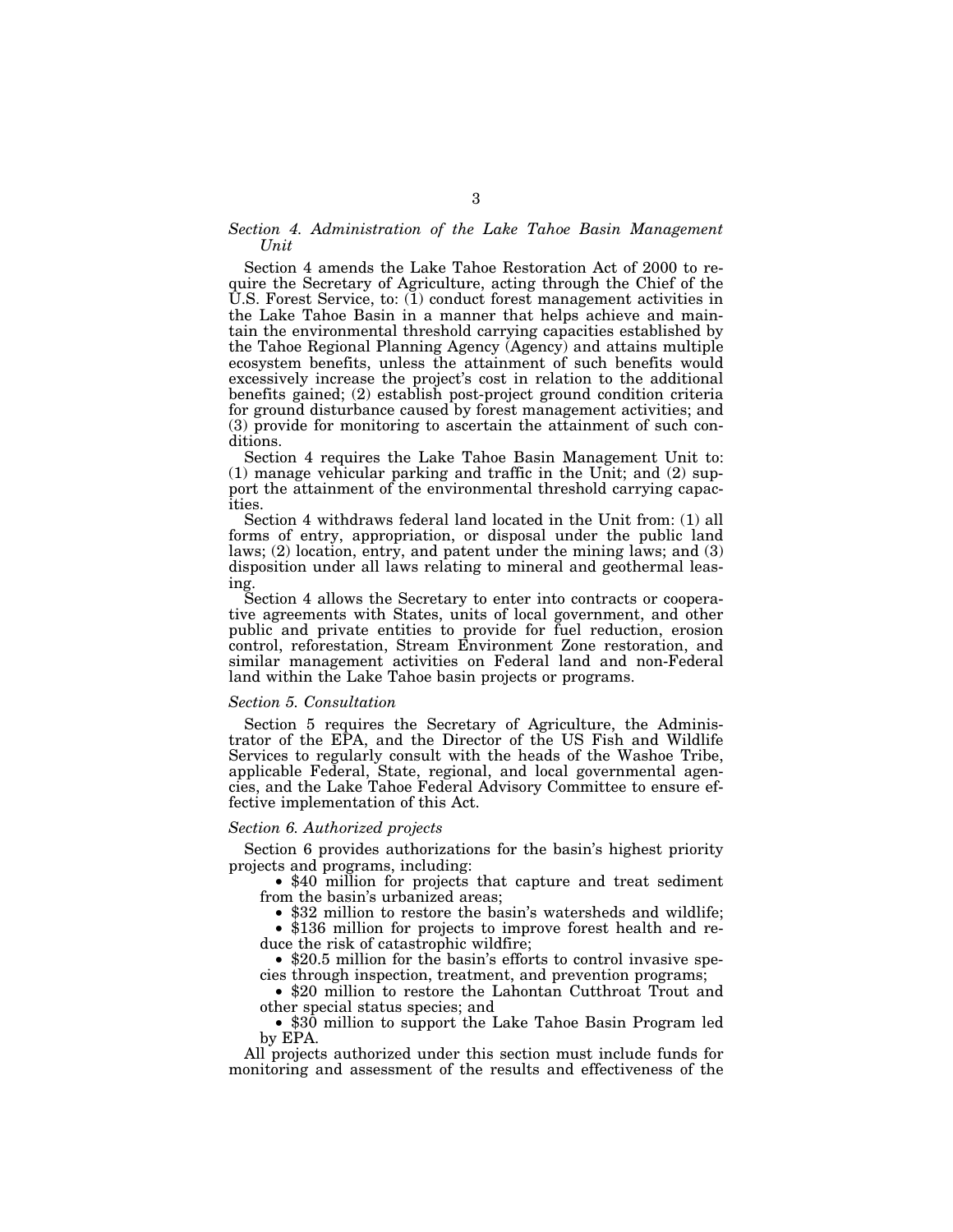project using the integrated multiagency performance measures established in the science program developed under section 11.

#### *Section 7. Environmental restoration priority list*

Section 7 requires the Chair of the Lake Tahoe Federal Interagency Partnership, in consultation with the Secretary, the Director of the United States Fish and Wildlife Service, the Administrator of the Environmental Protection Agency (EPA), the Tahoe Regional Planning Agency, the States of California and Nevada, the Federal Partnership, the Washoe Tribe, the Lake Tahoe Federal Advisory Committee, and the Tahoe Science Consortium, to submit to Congress a prioritized list of all Environmental Improvement Program projects for the Basin. This priority list is developed based on a list of criteria, including the ability of the project to significantly contribute to achievement of environmental threshold carrying capacities.

This section reserves a minimum share of funding authorized by the Act for implementation of projects included on the priority list.

Section 7 establishes a program led by the Director of the Fish and Wildlife Service in coordination with the Tahoe Regional Planning Agency, the California Department of Fish and Game, and the Nevada Department of Wildlife to deploy strategies for preventing the introduction of aquatic invasive species into the Lake Tahoe Basin, including inspection and decontamination of vessels. The strategies developed apply to all watercraft to be launched on water within the Basin. This section also provides authority to assess fees to support decontamination efforts and establishes civil penalties for launching a vessel not in compliance with the strategies set forth in this section.

Section 7 allows the Assistant Secretary of the Army (Civil Works) who oversees the U.S. Army Corps of Engineers to enter into interagency agreements with non-Federal interests in the Lake Tahoe Basin to use Lake Tahoe Partnership-Miscellaneous General Investigations funds to provide programmatic technical assistance for the Environmental Improvement Program.

Section 7 requires the Administrator to implement a Lake Tahoe Program that includes: (1) developing and updating an integrated multiagency programmatic assessment and monitoring plan and evaluating the effectiveness of the Agency's Environmental Improvement Program; and (2) providing support to governments in reducing pollutants that contribute to the loss of lake clarity.

Section 7 directs the Secretary, Administrator, and Director of the Fish and Wildlife Service to coordinate with the Tahoe Regional Planning Agency to conduct public education and outreach programs.

Section 7 directs the Administrator, in consultation with the Chair of the Lake Tahoe Federal Interagency Partnership, the Secretary, the Director of the United States Fish and Wildlife Service, the Tahoe Regional Planning Agency, and the States of California and Nevada, to provide an annual report to Congress on: the status of Federal, state, and local projects authorized by the Act; Federal, state and local expenditures, monitoring and assessment, and public outreach and education.

Section 7 directs the Federal agencies involved in restoration of Lake Tahoe to prepare and submit an annual cross-cut budget to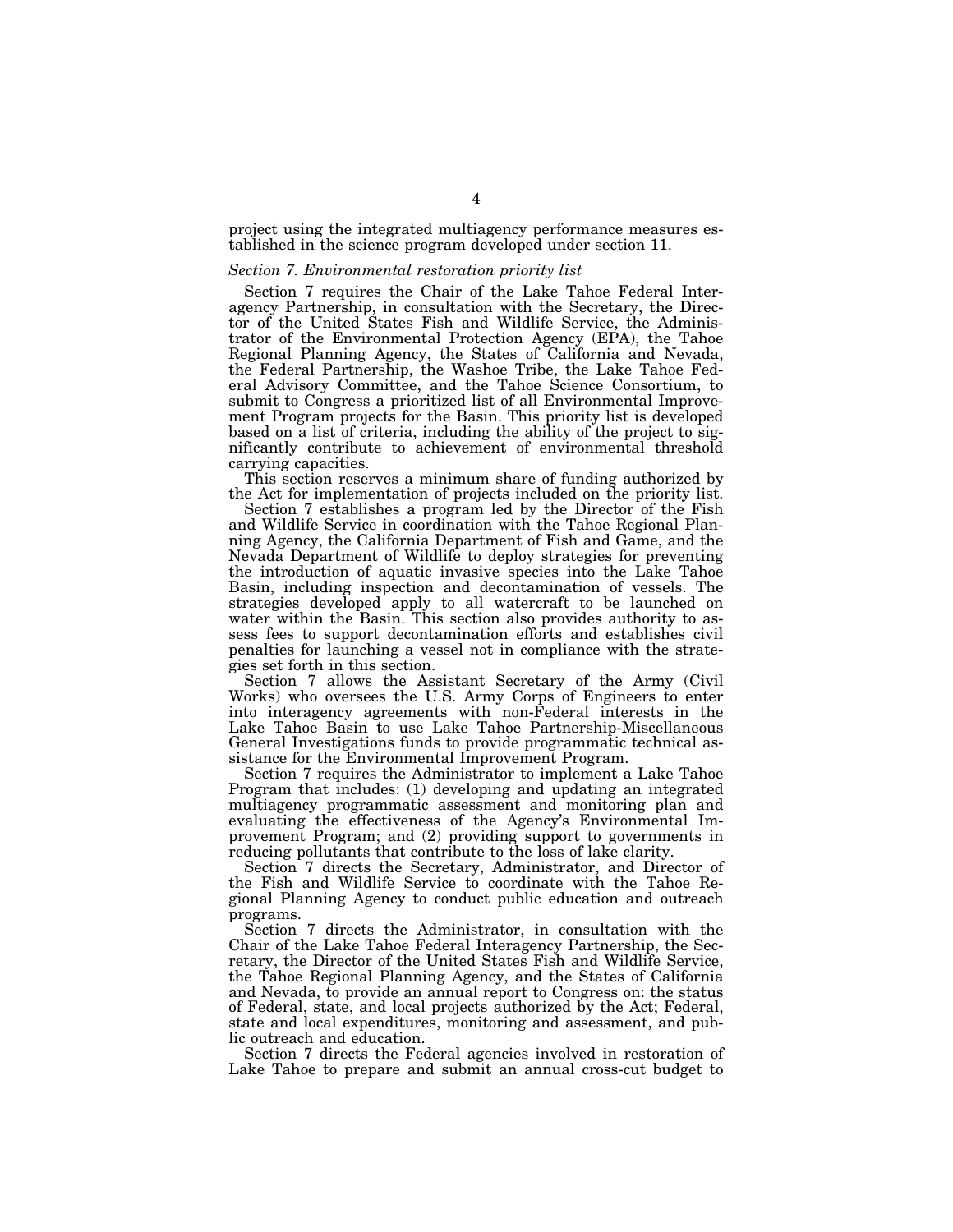Congress that outlines each Federal agency's responsibilities and provides a detailed accounting of funds used by Federal agencies in the preceding year to implement the Environmental Improvement Program.

Section 7 provides for the establishment of a grant to develop a Basin watershed strategy.

## *Section 8. Relationship to other laws*

Section 8 amends Section 17 of the Lake Tahoe Restoration Act (PL 106–506; 114 Stat. 2358) (as redesignated by section  $7(2)$ ) by inserting ", Director, or Administrator" after "Secretary".

## *Section 9. Authorization of appropriations*

Section 9 amends Section 18 of the Lake Tahoe Restoration Act (PL 106–506; 114 Stat. 2351) by authorizing \$415,000,000 to be appropriated over the next 8 years to implement the Act.

#### *Section 10. Conforming amendments*

Section 10 amends Section 3(b) of PL 96–586 (94 Stat. 3384) to clarify the Secretary of Agriculture's authority to transfer or acquire land or interest in land within the Lake Tahoe Basin Management Unit with appropriate units of State government.

#### LEGISLATIVE HISTORY

Introduced by Senator Reid (D–NV) on November 3, 2009, and co-sponsored by Senators, Feinstein (D–CA), Ensign (R–NV), and Boxer (D–CA), the Lake Tahoe Restoration Act of 2010 is a reauthorization of the expiring Lake Tahoe Restoration Act of 2000. The bill was received, read twice, and referred to the Senate Committee on Environment and Public Works. A companion bill, H.R. 4001, was introduced in the House of Representatives on November 3, 2009, by Representative Heller  $(R-NV-2)$  with five Democratic and one Republican co-sponsors.

The Full Senate Committee on Environment and Public Works and the Subcommittee on Water and Wildlife held a joint hearing on February 24, 2010, entitled ''Joint Hearing on the Legislative Approaches to Protecting, Preserving, and Restoring Great Water Bodies,'' to consider a number of Great Water Bodies bills, including S. 2724. Senators Reid, Feinstein, and Ensign testified at this hearing on the progress made in restoring and protecting the Lake Tahoe Basin under the 2000 Act and the pressing needs that still remain to be addressed by S. 2724.

On April 21, 2010, the Full Committee met to discuss a number of bills including S. 2724. During this meeting, the Committee considered the bill and adopted an amendment in the nature of a substitute that clarifies the role of the Federal agencies involved in Lake Tahoe restoration and made technical changes in the bill. S. 2724 was ordered to be reported favorably with an amendment in the nature of a substitute by voice vote.

#### **HEARINGS**

On February 24, 2010, the Full Senate Committee on Environment and Public Works and the Subcommittee on Water and Wildlife held a joint legislative hearing on Great Water Bodies bills (i.e.,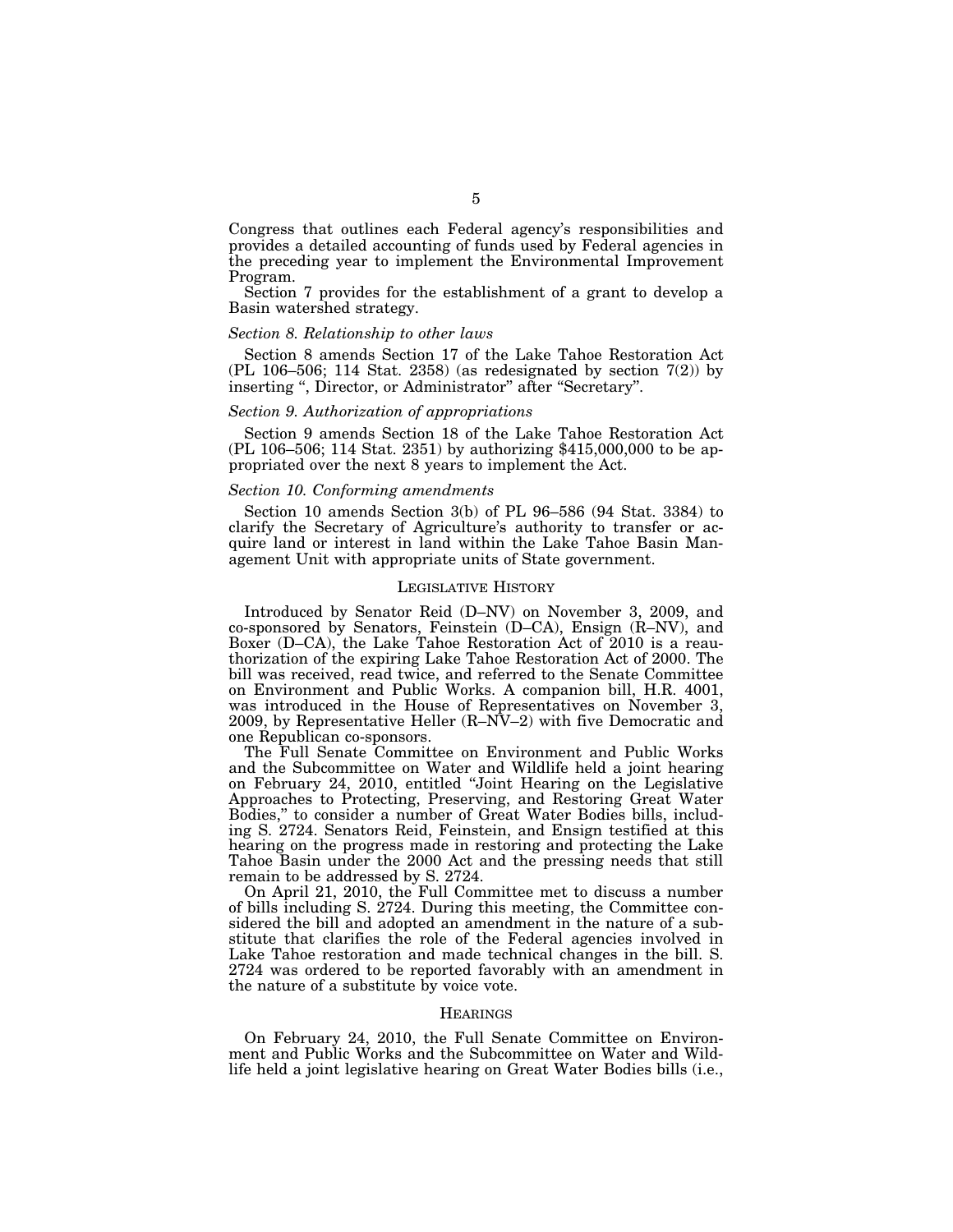Lake Tahoe, Puget Sound, Long Island Sound, Columbia River Basin, and the Great Lakes), including S. 2724. In addition to Senators Reid, Feinstein, and Ensign, the Committee also heard testimony from the EPA Assistant Administrator for Water, the USDA Under Secretary for Natural Resources and Environment and the Executive Director of the California Tahoe Conservancy—all of whom expressed support for the bill.

#### ROLLCALL VOTES

The Committee on Environment and Public Works met to consider S. 2724 on April 21, 2010. The bill was ordered to be reported favorably with an amendment in the nature of a substitute by voice vote.

#### REGULATORY IMPACT STATEMENT

In compliance with section 11(b) of rule XXVI of the Standing Rules of the Senate, the committee finds that S. 2724 does not create any additional regulatory burdens, nor will it cause any adverse impact on the personal privacy of individuals.

#### MANDATES ASSESSMENT

In compliance with the Unfunded Mandates Reform Act of 1995 (Public Law 104–4), the committee noted that the Congressional Budget Office (CBO) has found, "S. 2724 would impose an intergovernmental and private-sector mandate as defined in the Unfunded Mandates Reform Act (UMRA) . . .'' However, ''the cost of the mandate would fall significantly below the annual thresholds established in UMRA for intergovernmental and private-sector mandates (\$70 million and \$141 million in 2010, respectively, adjusted annually for inflation).''

## CONGRESSIONAL BUDGET OFFICE COST ESTIMATE

JUNE 16, 2010.

Hon. BARBARA BOXER,

*Chairman, Committee on Environment and Public Works, U.S. Senate, Washington, DC.* 

DEAR MADAM CHAIRMAN: The Congressional Budget Office has prepared the enclosed cost estimate for S. 2724, the Lake Tahoe Restoration Act of 2010.

If you wish further details on this estimate, we will be pleased to provide them. The CBO staff contact is Jeff LaFave.

Sincerely,

#### DOUGLAS W. ELMENDORF.

#### Enclosure.

#### *S. 2724—Lake Tahoe Restoration Act of 2010*

Summary: S. 2724 would authorize appropriations to restore the ecological health of the Lake Tahoe Basin in California and Nevada. The authorized funds would be available to the Forest Service, the U.S. Fish and Wildlife Service (USFWS), and other federal agencies for projects that reduce the risk of fire, provide assistance to state and local governments for water management, and protect against invasive species.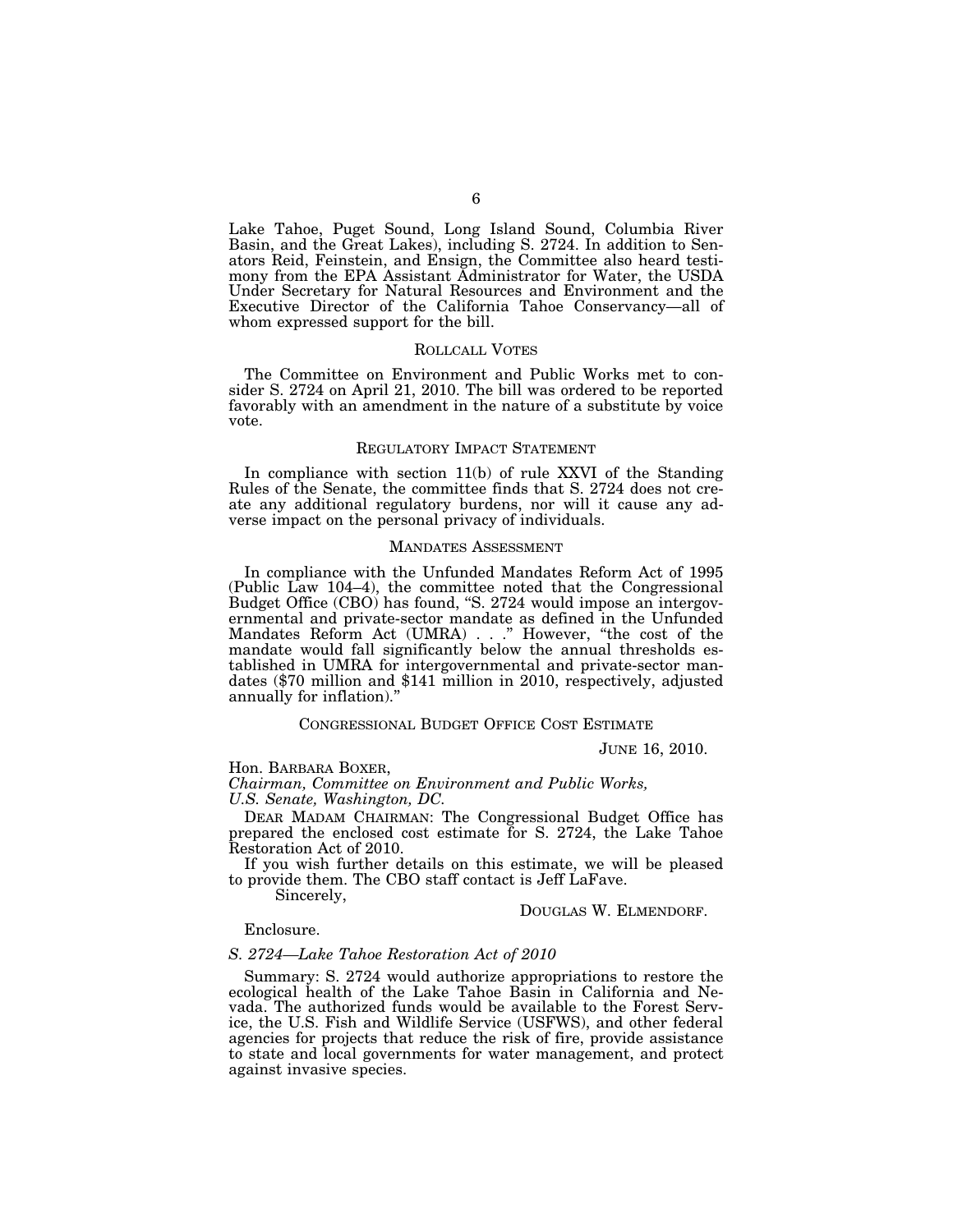Assuming appropriation of the authorized amounts, CBO esti- mates that implementing S. 2724 would cost \$238 million over the 2011–2015 period and \$227 million after 2015. Enacting the legislation also could increase offsetting receipts (from inspection fees) and associated direct spending, as well as revenues (from civil penalties); therefore, pay-as-you-go procedures would apply. However, CBO estimates that the net effects of new receipts, spending, and revenues would be negligible in any year.

S. 2724 would impose an intergovernmental and private-sector mandate as defined in the Unfunded Mandates Reform Act (UMRA) on owners and operators of watercraft used in the Lake Tahoe Basin. CBO estimates that the cost of the mandate would fall significantly below the annual thresholds established in UMRA for intergovernmental and private-sector mandates (\$70 million and \$141 million in 2010, respectively, adjusted annually for inflation).

Estimated cost to the Federal Government: The estimated budgetary impact of S. 2724 is shown in the following table. The costs of this legislation fall within budget function 300 (natural resources and environment).

|                                                  |      |      | By fiscal year, in millions of dollars- |      |                 |           |
|--------------------------------------------------|------|------|-----------------------------------------|------|-----------------|-----------|
|                                                  | 2011 | 2012 | 2013                                    | 2014 | 2015            | 2011-2015 |
| CHANGES IN SPENDING SUBJECT TO APPROPRIATION     |      |      |                                         |      |                 |           |
| Forest Service Programs:                         |      |      |                                         |      |                 |           |
|                                                  | 17   | 17   | 17                                      | 17   | 17              | 85        |
|                                                  | 5    | 12   | 17                                      | 17   | 17              | 68        |
| <b>Environmental Protection Agency Programs:</b> |      |      |                                         |      |                 |           |
|                                                  | 12   | 12   | 13                                      | 13   | 13              | 63        |
|                                                  | 8    | 10   | 12                                      | 13   | 13              | 56        |
| U.S. Fish and Wildlife Service Programs:         |      |      |                                         |      |                 |           |
|                                                  | 4    | 4    | 4                                       | 5    | 6               | 23        |
|                                                  | 3    | 4    | 4                                       | 5    | $6\overline{6}$ | 22        |
| Tahoe Federal Interagency Partnership Projects:  |      |      |                                         |      |                 |           |
|                                                  | 17   | 17   | 17                                      | 17   | 17              | 85        |
|                                                  | 5    | 12   | 17                                      | 17   | 17              | 68        |
| U.S. Army Corps of Engineers Programs:           |      |      |                                         |      |                 |           |
|                                                  | 0    | 10   | 10                                      | 10   | 10              | 40        |
|                                                  | 0    | 3    | 6                                       |      | 8               | 24        |
| <b>Total Changes:</b>                            |      |      |                                         |      |                 |           |
|                                                  | 50   | 60   | 61                                      | 62   | 63              | 296       |
|                                                  | 21   | 41   | 56                                      | 59   | 61              | 238       |

Basis of estimate: For this estimate, CBO assumes that the legislation will be enacted in 2010 and that the necessary amounts will be appropriated for each fiscal year. Estimated outlays are based on historical spending patterns for ongoing and similar activities.

#### *Spending subject to appropriation*

Section 9 of S. 2724 would authorize the appropriation of \$415 million over the 2011–2018 period for several federal agencies to perform ecological restoration activities in the Lake Tahoe Basin. Of the amounts authorized under section 9, \$136 million would be available to the Forest Service for projects to reduce the risk of fire in the Lake Tahoe Basin. An additional \$102 million would be authorized for the Environmental Protection Agency to make grants to state and local governments for certain water management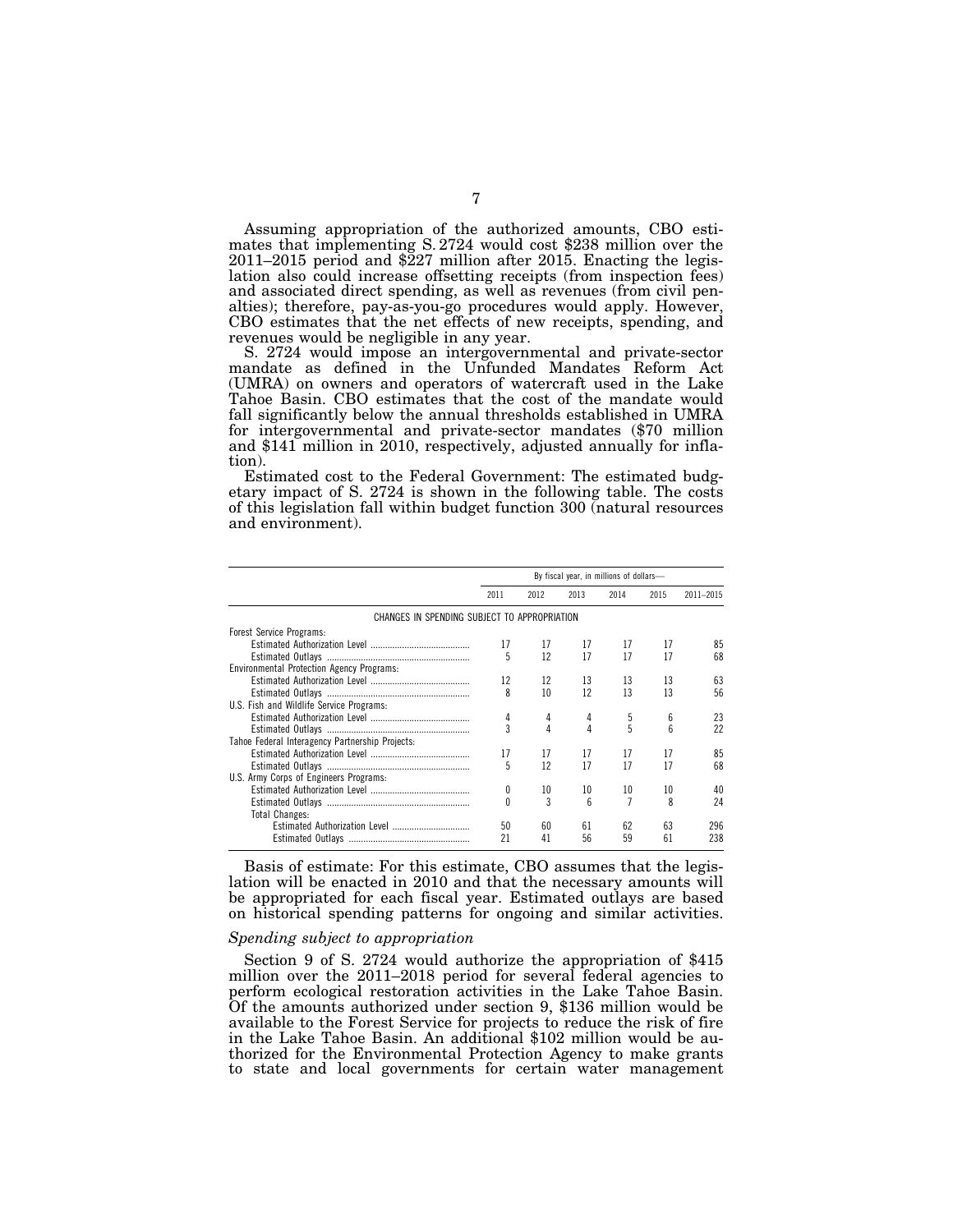projects and to establish an environmental research program. Finally, an authorization of \$41 million would support USFWS activities to protect against invasive species and to restore native species to the Lake Tahoe Basin. Remaining funds authorized by section 9 and not allocated for the above purposes would be available to carry out restoration projects identified by the Tahoe Federal Interagency Partnership (a collaborative group of five federal agencies with management or jurisdictional authorities in the Lake Tahoe region). Assuming appropriation of the authorized amounts over the next several years, CBO estimates that implementing those provisions would cost \$214 million over the 2011–2015 period and \$201 million after 2015.

Section 10 would authorize the appropriation of an additional \$50 million for the U.S. Army Corps of Engineers to assist nonfederal entities that construct water-related infrastructure in the Lake Tahoe Basin. Under current law, the agency is authorized to receive a total of \$25 million in appropriations for those purposes, of which about \$16 million has already been provided. Under the bill, we estimate that the agency would be authorized to receive additional appropriations of \$10 million annually over the 2012–2016 period. CBO estimates that implementing this provision would cost \$24 million over the 2011–2015 period and \$26 million after 2015.

#### *Direct spending and revenues*

S. 2724 would require the USFWS to ensure that watercraft are decontaminated prior to launching in waters of the Lake Tahoe Basin. The bill would authorize the agency to establish inspection and decontamination stations within the basin and to certify nonfederal entities to operate similar facilities. The bill also would allow any entity performing those activities to collect and spend fees to cover the cost of operating those facilities. CBO estimates that the collection and expenditure of such fees would have no significant net impact on direct spending in any year.

The bill also would establish civil penalties for individuals who launch watercraft in the Lake Tahoe Basin that have not been inspected and decontaminated in accordance with standards established by the USFWS. Any penalties collected would be recorded as revenues in the budget and deposited into the general fund of the Treasury. Based on information obtained from the USFWS, CBO estimates that annual revenues from those civil penalties would not be significant.

Pay-as-you-go considerations: The Statutory Pay-As-You-Go Act of 2010 establishes budget reporting and enforcement procedures for legislation affecting direct spending or revenues. S. 2724 could increase offsetting receipts (from inspection fees) and associated direct spending. The bill also could increase revenues (from civil penalties); therefore, pay-as-you-go procedures would apply. However, CBO estimates that any increase in offsetting receipts would be offset by similar increases in direct spending and any new revenues from penalties would be minimal. The net budgetary changes that are subject to pay-as-you-go procedures are shown in the following table.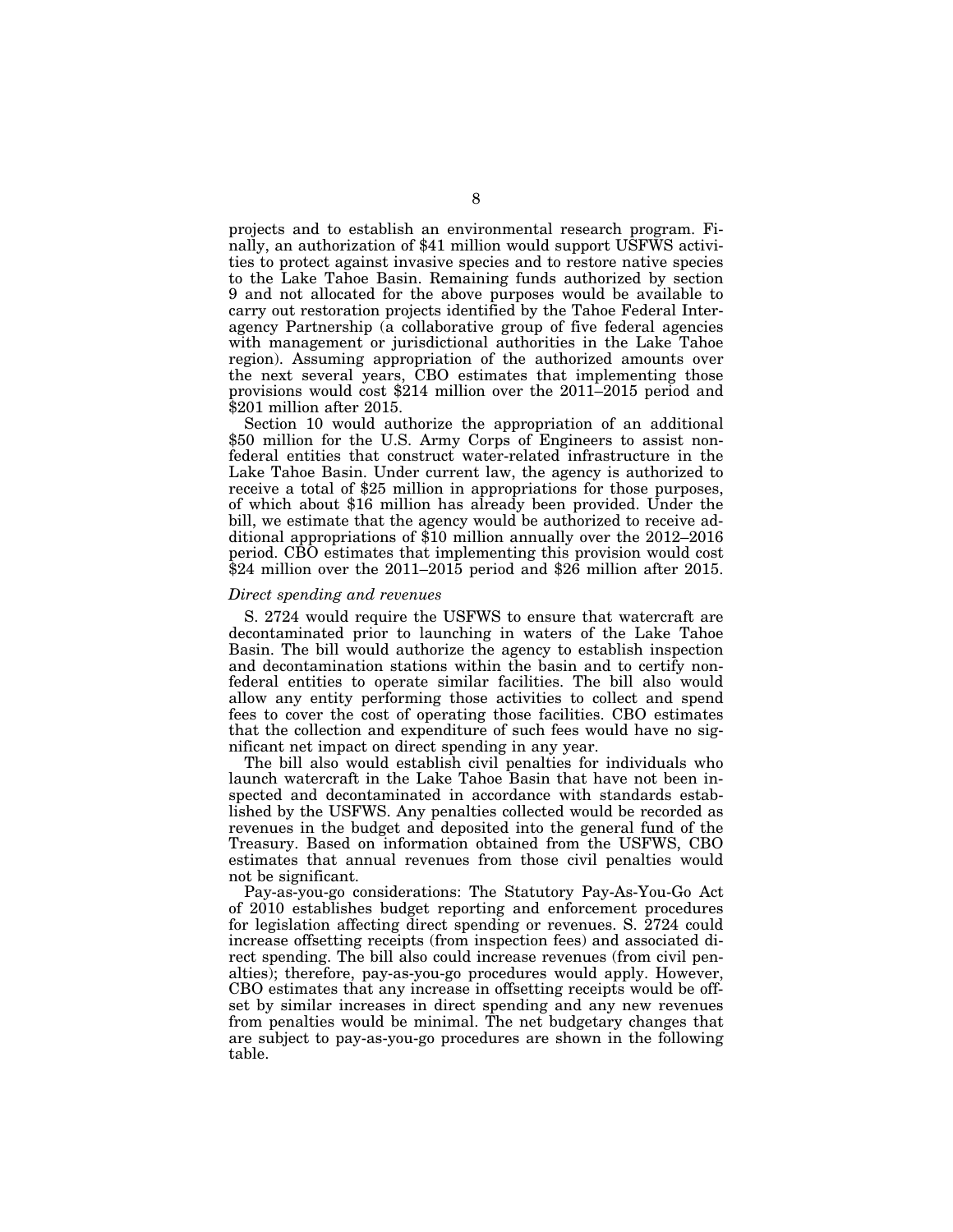|                               |      |          |                 |                |                       | By fiscal year, in millions |      | $\frac{2}{18}$ |      |  |                                       |  |
|-------------------------------|------|----------|-----------------|----------------|-----------------------|-----------------------------|------|----------------|------|--|---------------------------------------|--|
|                               | 2010 | 2011     |                 | 2012 2013 2014 |                       | 2015                        | 2016 | 2017           | 2018 |  | $2019$ $2020$ $2010-2015$ $2010-2020$ |  |
|                               | į    | CREASE ( | OR DECREASE (-) |                | <b>IN THE DEFICIT</b> |                             |      |                |      |  |                                       |  |
| statutory Pay-As-You-Go Impac |      |          |                 |                |                       |                             |      |                |      |  |                                       |  |
|                               |      |          |                 |                |                       |                             |      |                |      |  |                                       |  |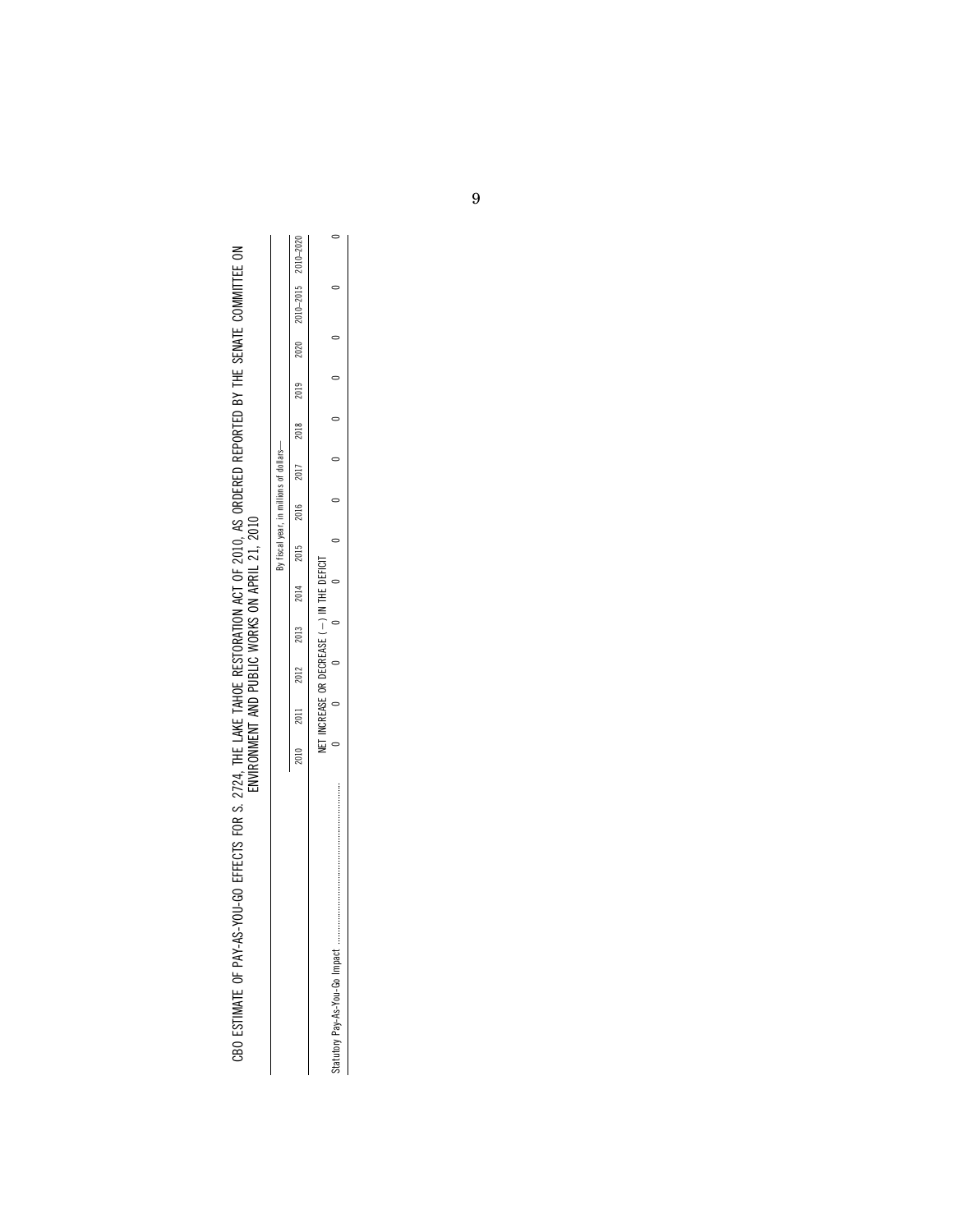Intergovernmental and private-sector impact: S. 2724 would impose an intergovernmental and private-sector mandate as defined in UMRA. The bill would require owners and operators of watercraft to submit their watercraft for inspection and decontamination of invasive species prior to launch in waters of the Lake Tahoe Basin. The bill also would require that owners and operators of watercraft maintain documentation of inspections while in the basin and pay any fees associated with decontamination. Because the regional agency for the Lake Tahoe Basin currently subjects watercraft to inspection requirements and fees, CBO estimates that the cost to comply with the mandate would be minimal and would fall significantly below the annual thresholds established in UMRA for intergovernmental and private-sector mandates (\$70 million and \$141 million in 2010, respectively, adjusted annually for inflation).

Estimate prepared by: Federal Costs: Jeff LaFave and Aurora Swanson; Impact on State, Local, and Tribal Governments: Ryan Miller; Impact on the Private Sector: Amy Petz.

Estimate approved by: Theresa Gullo, Deputy Assistant Director for Budget Analysis.

#### CHANGES IN EXISTING LAW

In compliance with section 12 of rule XXVI of the Standing Rules of the Senate, changes in existing law made by the bill as reported are shown as follows: Existing law proposed to be omitted is enclosed in [black brackets], new matter is printed in *italic*, existing law in which no change is proposed is shown in roman:

# \* \* \* \* \* \* \* LAKE TAHOE RESTORATION ACT

# \* \* \* \* \* \* \*

## **SEC. 2. FINDINGS AND PURPOSES.**

 $(a)$  FINDINGS.—Congress finds that—

 $(1)$  Lake Tahoe, one of the largest, deepest, and clearest lakes in the world, has a cobalt blue color, a unique alpine setting, and remarkable water clarity, and is recognized nationally and worldwide as a natural resource of special significance;

 $(2)$  in addition to being a scenic and ecological treasure, Lake Tahoe is one of the outstanding recreational resources of the United States, offering skiing, water sports, biking, camping, and hiking to millions of visitors each year, and contributing significantly to the economies of California, Nevada, and the United States;

 $(3)$  the economy in the Lake Tahoe basin is dependent on the protection and restoration of the natural beauty and recreation opportunities in the area;

 $(a)$  Lake Tahoe is in the midst of an environmental crisis; the Lake's water clarity has declined from a visibility level of 105 feet in 1967 to only 70 feet in 1999, and scientific estimates indicate that if the water quality at the Lake continues to degrade, Lake Tahoe will lose its famous clarity in only 30 years;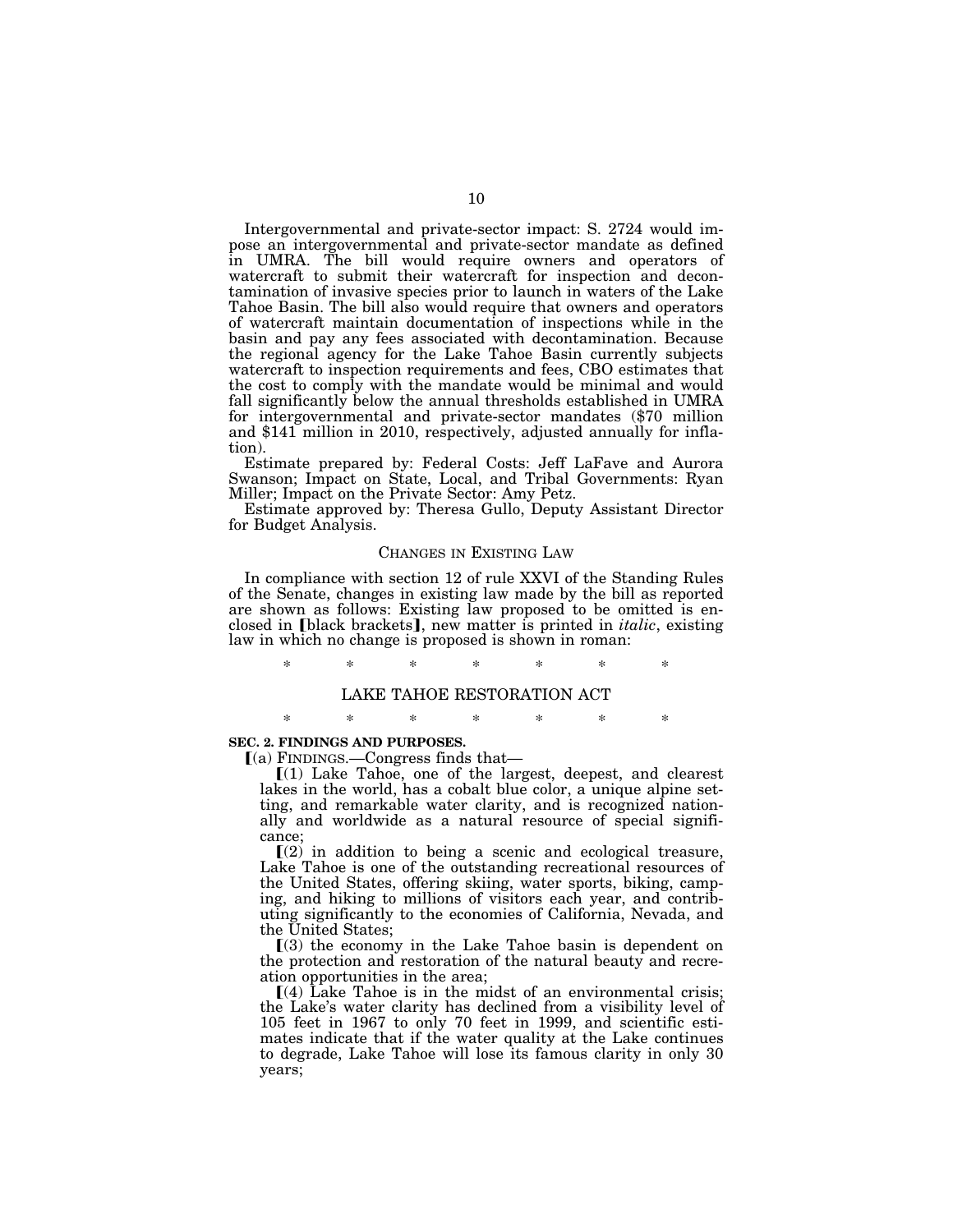$(5)$  sediment and algae-nourishing phosphorous and nitrogen continue to flow into the Lake from a variety of sources, including land erosion, fertilizers, air pollution, urban runoff, highway drainage, streamside erosion, land disturbance, and ground water flow;

 $(6)$  methyl tertiary butyl ether—

 $(A)$  has contaminated and closed more than one-third of the wells in South Tahoe; and

 $\Gamma(B)$  is advancing on the Lake at a rate of approximately 9 feet per day;

 $(7)$  destruction of wetlands, wet meadows, and stream zone habitat has compromised the Lake's ability to cleanse itself of pollutants;

 $(8)$  approximately 40 percent of the trees in the Lake Tahoe basin are either dead or dying, and the increased quantity of combustible forest fuels has significantly increased the risk of catastrophic forest fire in the Lake Tahoe basin;

 $(9)$  as the largest land manager in the Lake Tahoe basin, with 77 percent of the land, the Federal Government has a unique responsibility for restoring environmental health to Lake Tahoe;

 $(10)$  the Federal Government has a long history of environmental preservation at Lake Tahoe, including—

 $(A)$  congressional consent to the establishment of the Tahoe Regional Planning Agency in 1969 (Public Law 91– 148; 83 Stat. 360) and in 1980 (Public Law 96–551; 94 Stat. 3233);

 $($ B) the establishment of the Lake Tahoe Basin Management Unit in 1973; and

 $(C)$  the enactment of Public Law 96–586 (94 Stat. 3381) in 1980 to provide for the acquisition of environmentally sensitive land and erosion control grants;

 $[(11)$  the President renewed the Federal Government's commitment to Lake Tahoe in 1997 at the Lake Tahoe Presidential Forum, when he committed to increased Federal resources for environmental restoration at Lake Tahoe and established the Federal Interagency Partnership and Federal Advisory Committee to consult on natural resources issues concerning the Lake Tahoe basin;

 $[(12)$  the States of California and Nevada have contributed proportionally to the effort to protect and restore Lake Tahoe, including—

 $[(A)$  expenditures—

 $(i)$  exceeding 200,000,000 by the State of California since 1980 for land acquisition, erosion control, and other environmental projects in the Lake Tahoe basin; and

 $(iii)$  exceeding 30,000,000 by the State of Nevada since 1980 for the purposes described in clause (i); and

 $($ B) the approval of a bond issue by voters in the State of Nevada authorizing the expenditure by the State of an additional \$20,000,000; and

 $(13)$  significant additional investment from Federal, State, local, and private sources is needed to stop the damage to Lake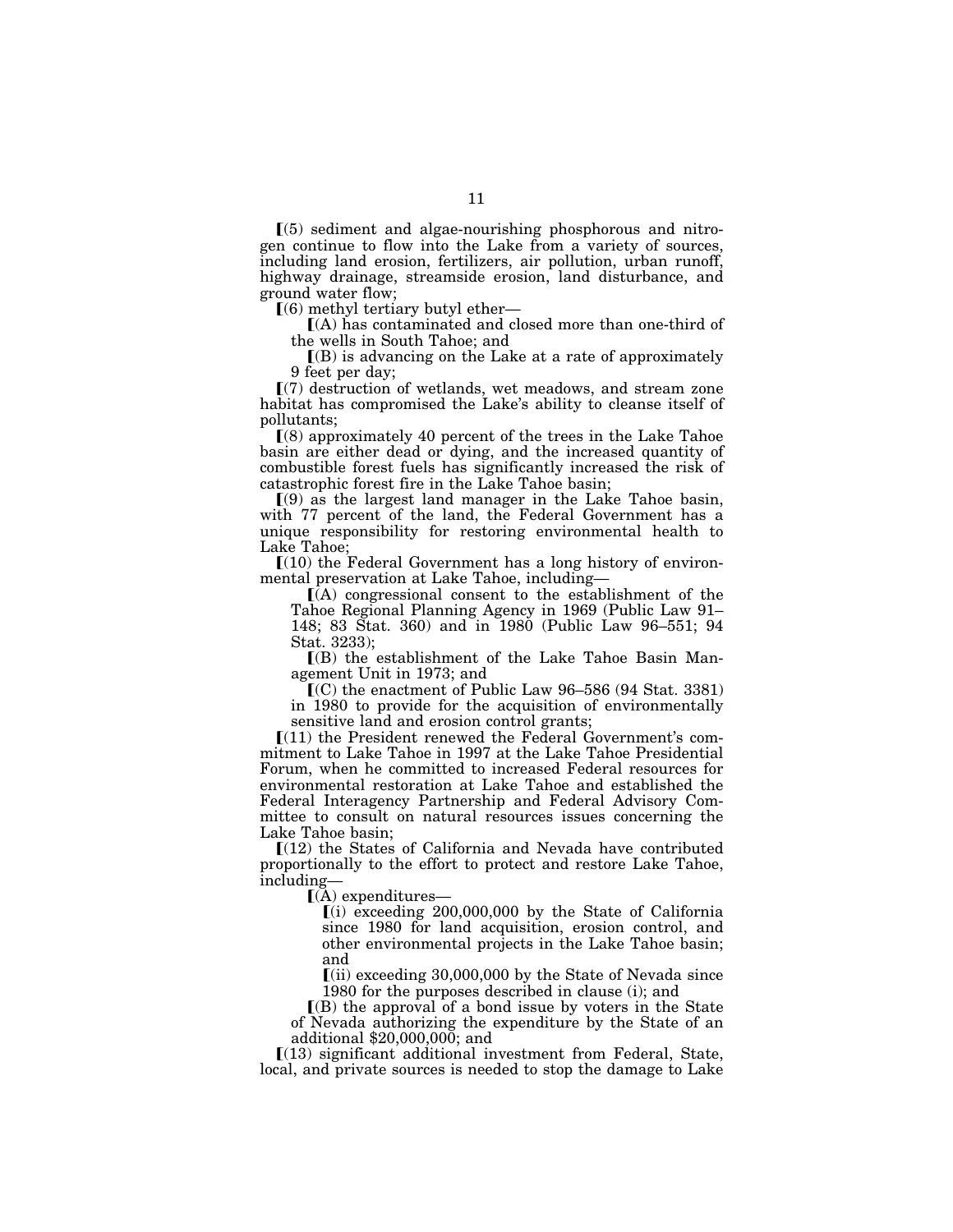Tahoe and its forests, and restore the Lake Tahoe basin to ecological health.

ø(b) PURPOSES.—The purposes of this Act are—

 $(1)$  to enable the Forest Service to plan and implement significant new environmental restoration activities and forest management activities to address the phenomena described in paragraphs (4) through (8) of subsection (a) in the Lake Tahoe basin;

 $(2)$  to ensure that Federal, State, local, regional, tribal, and private entities continue to work together to improve water quality and manage Federal land in the Lake Tahoe Basin Management Unit; and

 $(3)$  to provide funding to local governments for erosion and sediment control projects on non-Federal land if the projects benefit the Federal land.]

#### *SEC. 2. FINDINGS AND PURPOSES.*

*(a) FINDINGS.—Congress finds that—* 

*(1) Lake Tahoe—* 

*(A) is 1 of the largest, deepest, and clearest lakes in the world;* 

*(B) has a cobalt blue color, a biologically diverse alpine setting, and remarkable water clarity; and* 

*(C) is recognized nationally and worldwide as a natural resource of special significance;* 

*(2) in addition to being a scenic and ecological treasure, the*  Lake Tahoe Basin is 1 of the outstanding recreational resources *of the United States, which—* 

*(A) offers skiing, water sports, biking, camping, and hiking to millions of visitors each year; and* 

*(B) contributes significantly to the economies of California, Nevada, and the United States;* 

*(3) the economy in the Lake Tahoe Basin is dependent on the protection and restoration of the natural beauty and recreation opportunities in the area;* 

*(4) the Lake Tahoe Basin continues to be threatened by the impacts of land use and transportation patterns developed in the last century that damage the fragile watershed of the Basin;* 

*(5) the water clarity of Lake Tahoe declined from a visibility level of 105 feet in 1967 to only 70 feet in 2008;* 

*(6) the rate of decline in water clarity of Lake Tahoe has decreased in recent years;* 

*(7) a stable water clarity level for Lake Tahoe could be achieved through feasible control measures for very fine sediment particles and nutrients;* 

*(8) fine sediments that cloud Lake Tahoe, and key nutrients such as phosphorus and nitrogen that support the growth of algae and invasive plants, continue to flow into the lake from stormwater runoff from developed areas, roads, turf, other disturbed land, and streams;* 

*(9) the destruction and alteration of wetland, wet meadows, and stream zone habitat have compromised the natural capacity of the watershed to filter sediment, nutrients, and pollutants before reaching Lake Tahoe;* 

*(10) approximately 25 percent of the trees in the Lake Tahoe Basin are either dead or dying;*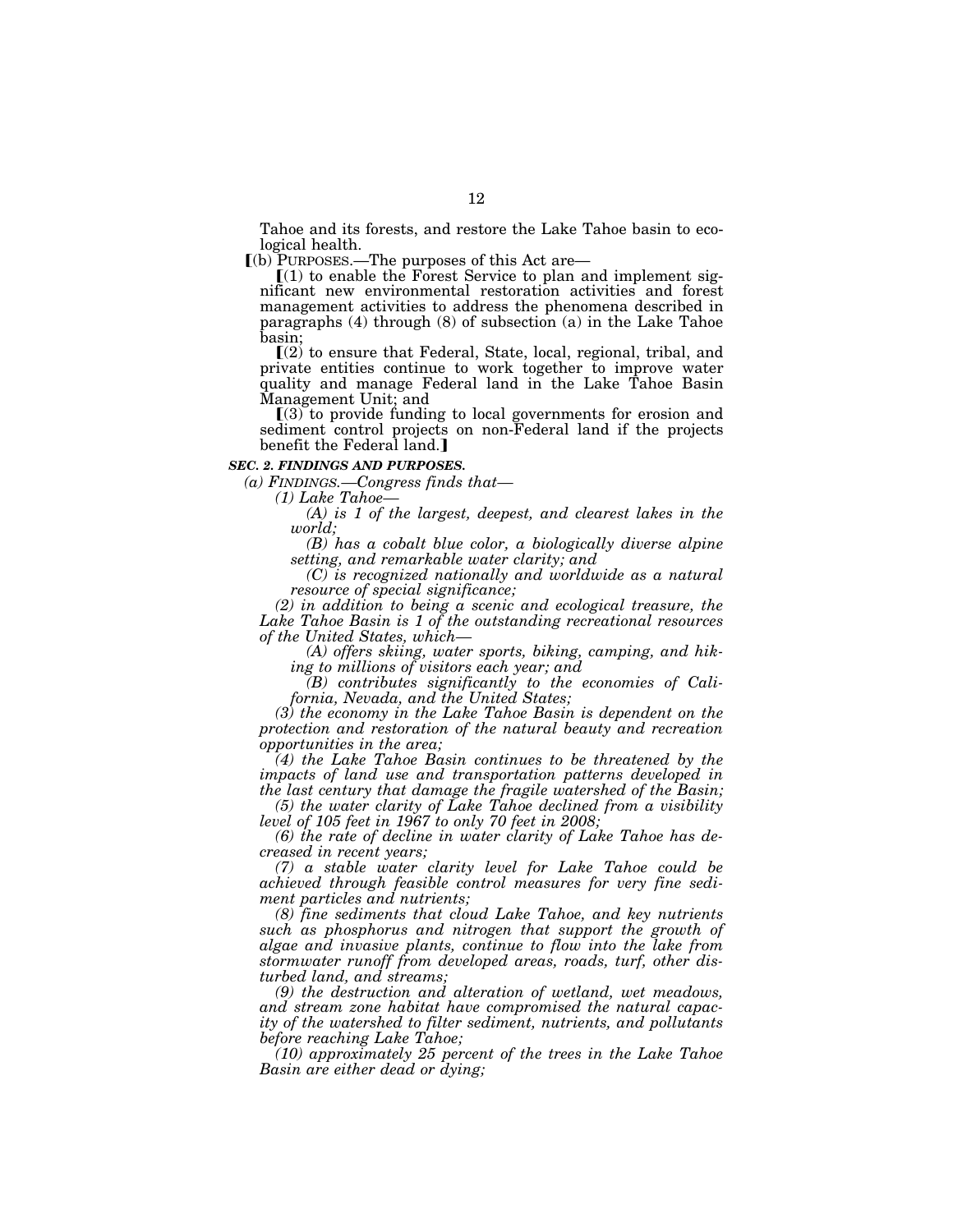*(11) forests in the Tahoe Basin suffer from over a century of fire suppression and periodic drought, which have resulted in—* 

*(A) high tree density and mortality;* 

*(B) the loss of biological diversity; and* 

*(C) a large quantity of combustible forest fuels, which significantly increases the threat of catastrophic fire and insect infestation;* 

*(12) the establishment of several aquatic and terrestrial invasive species (including bass, milfoil, and Asian clam) threatens the ecosystem of the Lake Tahoe Basin;* 

*(13) there is an ongoing threat to the Lake Tahoe Basin of the introduction and establishment of other invasive species (such as the zebra mussel, New Zealand mud snail, and quagga mussel);* 

*(14) the report prepared by the University of California, Davis, entitled the 'State of the Lake Report', found that conditions in the Lake Tahoe Basin had changed, including—* 

*(A) the average surface water temperature of Lake Tahoe has risen by more than 1.5 degrees Fahrenheit in the past 37 years; and* 

*(B) since 1910, the percent of precipitation that has fallen as snow in the Lake Tahoe Basin decreased from 52 percent to 34 percent;* 

*(15) 75 percent of the land in the Lake Tahoe Basin is owned by the Federal Government, which makes it a Federal responsibility to restore environmental health to the Basin;* 

*(16) the Federal Government has a long history of environmental preservation at Lake Tahoe, including—* 

*(A) congressional consent to the establishment of the Tahoe Regional Planning Agency with—* 

*(i) the enactment in 1969 of Public Law 91–148 (83 Stat. 360); and* 

*(ii) the enactment in 1980 of Public Law 96–551 (94 Stat. 3233);* 

*(B) the establishment of the Lake Tahoe Basin Management Unit in 1973;* 

*(C) the enactment of Public Law 96–586 (94 Stat. 3381) in 1980 to provide for the acquisition of environmentally sensitive land and erosion control grants in the Lake Tahoe Basin;* 

*(D) the enactment of sections 341 and 342 of the Department of the Interior and Related Agencies Appropriations Act, 2004 (Public Law 108–108; 117 Stat. 1317), which amended the Southern Nevada Public Land Management Act of 1998 (Public Law 105–263; 112 Stat. 2346) to provide payments for the environmental restoration projects under this Act; and* 

*(E) the enactment of section 382 of the Tax Relief and Health Care Act of 2006 (Public Law 109–432; 120 Stat. 3045), which amended the Southern Nevada Public Land Management Act of 1998 (Public Law 105–263; 112 Stat. 2346) to authorize development and implementation of a comprehensive 10-year hazardous fuels and fire prevention plan for the Lake Tahoe Basin;*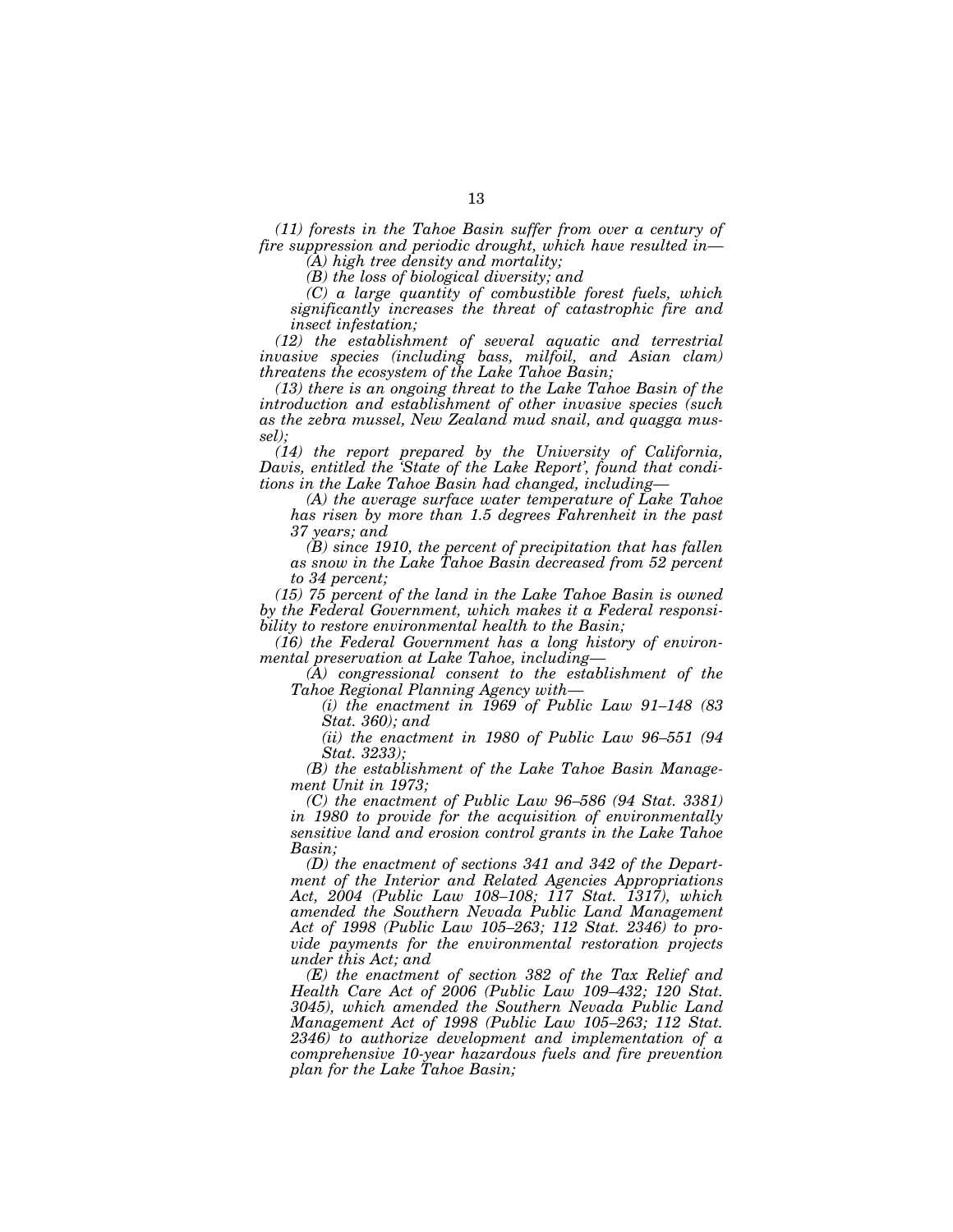*(17) the Assistant Secretary of the Army for Civil Works was an original signatory in 1997 to the Agreement of Federal Departments on Protection of the Environment and Economic Health of the Lake Tahoe Basin;* 

*(18) the Chief of Engineers, under direction from the Assistant Secretary of the Army for Civil Works, has continued to be a significant contributor to Lake Tahoe Basin restoration, including—* 

*(A) stream and wetland restoration;* 

*(B) urban stormwater conveyance and treatment; and (C) programmatic technical assistance;* 

*(19) at the Lake Tahoe Presidential Forum in 1997, the President renewed the commitment of the Federal Government to Lake Tahoe by—* 

*(A) committing to increased Federal resources for environmental restoration at Lake Tahoe; and* 

*(B) establishing the Federal Interagency Partnership and Federal Advisory Committee to consult on natural resources issues concerning the Lake Tahoe Basin;* 

*(20) at the 2008 and 2009 Lake Tahoe Forums, Senator Reid, Senator Feinstein, Senator Ensign, and Governor Gibbons—* 

*(A) renewed their commitment to Lake Tahoe; and* 

*(B) expressed their desire to fund the Federal share of the Environmental Improvement Program through 2018;* 

*(21) since 1997, the Federal Government, the States of California and Nevada, units of local government, and the private sector have contributed more than \$1,430,000,000 to the Lake Tahoe Basin, including—* 

*(A) \$424,000,000 from the Federal Government;* 

*(B) \$612,000,000 from the State of California;* 

*(C) \$87,000,000 from the State of Nevada;* 

*(D) \$59,000,000 from units of local government; and* 

*(E) \$249,000,000 from private interests;* 

*(22) significant additional investment from Federal, State, local, and private sources is necessary—* 

*(A) to restore and sustain the environmental health of the Lake Tahoe Basin;* 

*(B) to adapt to the impacts of changing climatic conditions; and* 

*(C) to protect the Lake Tahoe Basin from the introduction and establishment of invasive species; and* 

*(23) the Secretary has indicated that the Lake Tahoe Basin Management Unit has the capacity for at least \$10,000,000 and up to \$20,000,000 annually for the Fire Risk Reduction and Forest Management Program.* 

*(b) PURPOSES.—The purposes of this Act are—* 

*(1) to enable the Chief of the Forest Service, the Director of the United States Fish and Wildlife Service, and the Administrator of the Environmental Protection Agency, in cooperation with the Planning Agency and the States of California and Nevada, to fund, plan, and implement significant new environmental restoration activities and forest management activities to address in the Lake Tahoe Basin the issues described in paragraphs (4) through (14) of subsection (a);*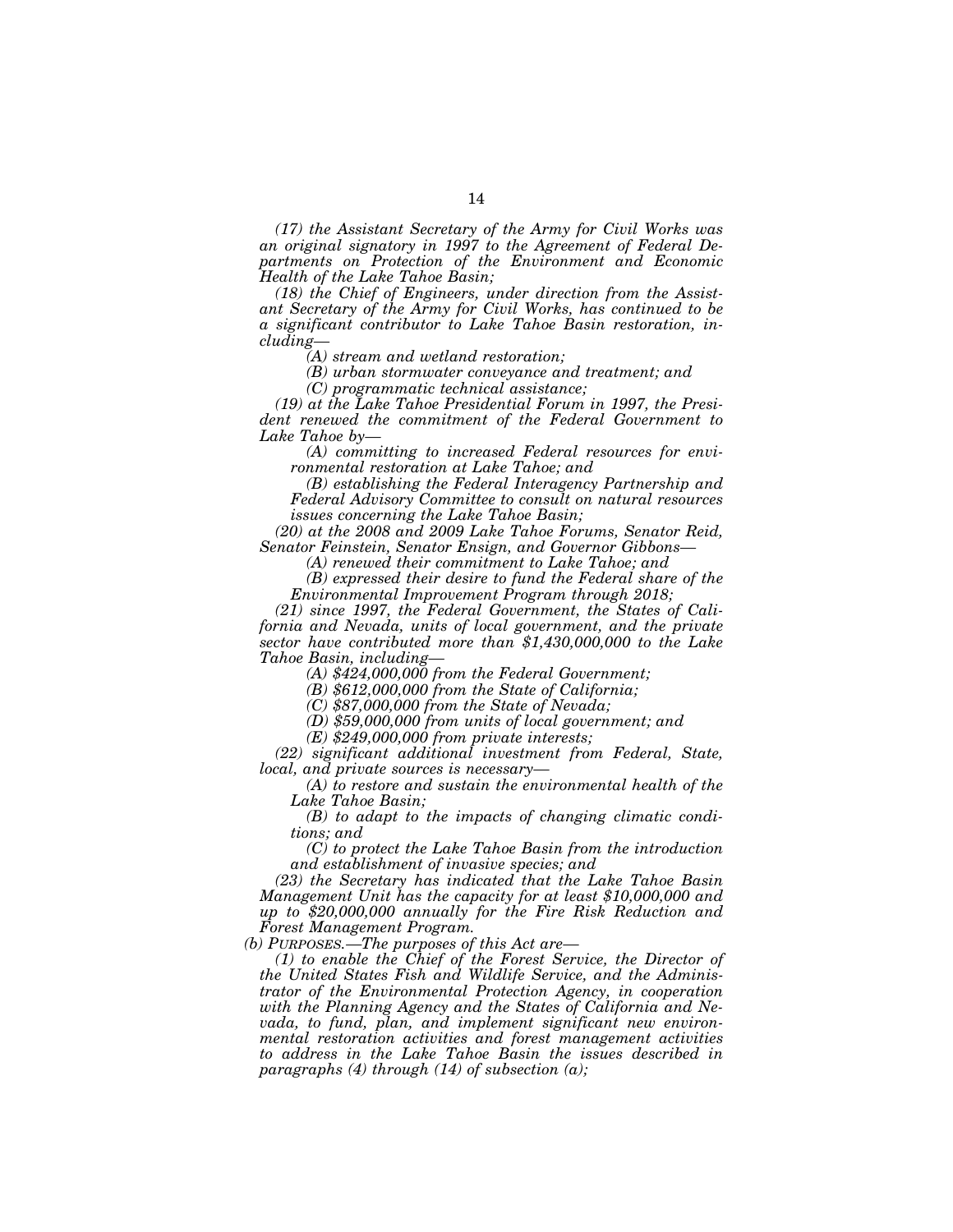*(2) to ensure that Federal, State, local, regional, tribal, and private entities continue to work together to manage land in the Lake Tahoe Basin and to coordinate on other activities in a manner that supports achievement and maintenance of—* 

*(A) the environmental threshold carrying capacities for the region; and* 

*(B) other applicable environmental standards and objectives;* 

*(3) to support local governments in efforts related to environmental restoration, stormwater pollution control, fire risk reduction, and forest management activities; and* 

*(4) to ensure that agency and science community representatives in the Lake Tahoe Basin work together—* 

*(A) to develop and implement a plan for integrated monitoring, assessment, and applied research to evaluate the effectiveness of the Environmental Improvement Program; and* 

*(B) to provide objective information as a basis for ongoing decisionmaking, with an emphasis on decisionmaking relating to public and private land use and resource management in the Basin.* 

## **ISEC. 3. DEFINITIONS.**

In this Act:

ø(1) ENVIRONMENTAL THRESHOLD CARRYING CAPACITY.—The term ''environmental threshold carrying capacity'' has the meaning given the term in article II of the Tahoe Regional Planning Compact set forth in the first section of Public Law 96-551 (94 Stat. 3235).

 $(2)$  FIRE RISK REDUCTION ACTIVITY.—

 $[(A)$  In GENERAL.—The term "fire risk reduction activity" means an activity that is necessary to reduce the risk of wildfire to promote forest management and simultaneously achieve and maintain the environmental threshold carrying capacities established by the Planning Agency in a manner consistent, where applicable, with chapter 71 of the Tahoe Regional Planning Agency Code of Ordinances.<br>
[(B) INCLUDED ACTIVITIES.—The term "fire risk reduc-

tion activity'' includes—

ø(i) prescribed burning;

 $\lceil$ (ii) mechanical treatment;

ø(iii) road obliteration or reconstruction; and

 $(iv)$  such other activities consistent with Forest Serv-

ice practices as the Secretary determines to be appropriate.

 $(3)$  PLANNING AGENCY.—The term "Planning Agency" means the Tahoe Regional Planning Agency established under Public Law 91–148 (83 Stat. 360) and Public Law 96–551 (94 Stat. 3233).

 $[(4)$  PRIORITY LIST.—The term "priority list" means the environmental restoration priority list developed under section 6.<br>
[(5) SECRETARY.—The term "Secretary" means the Secretary

of Agriculture, acting through the Chief of the Forest Service.]

*SEC. 3. DEFINITIONS.* 

*In this Act:*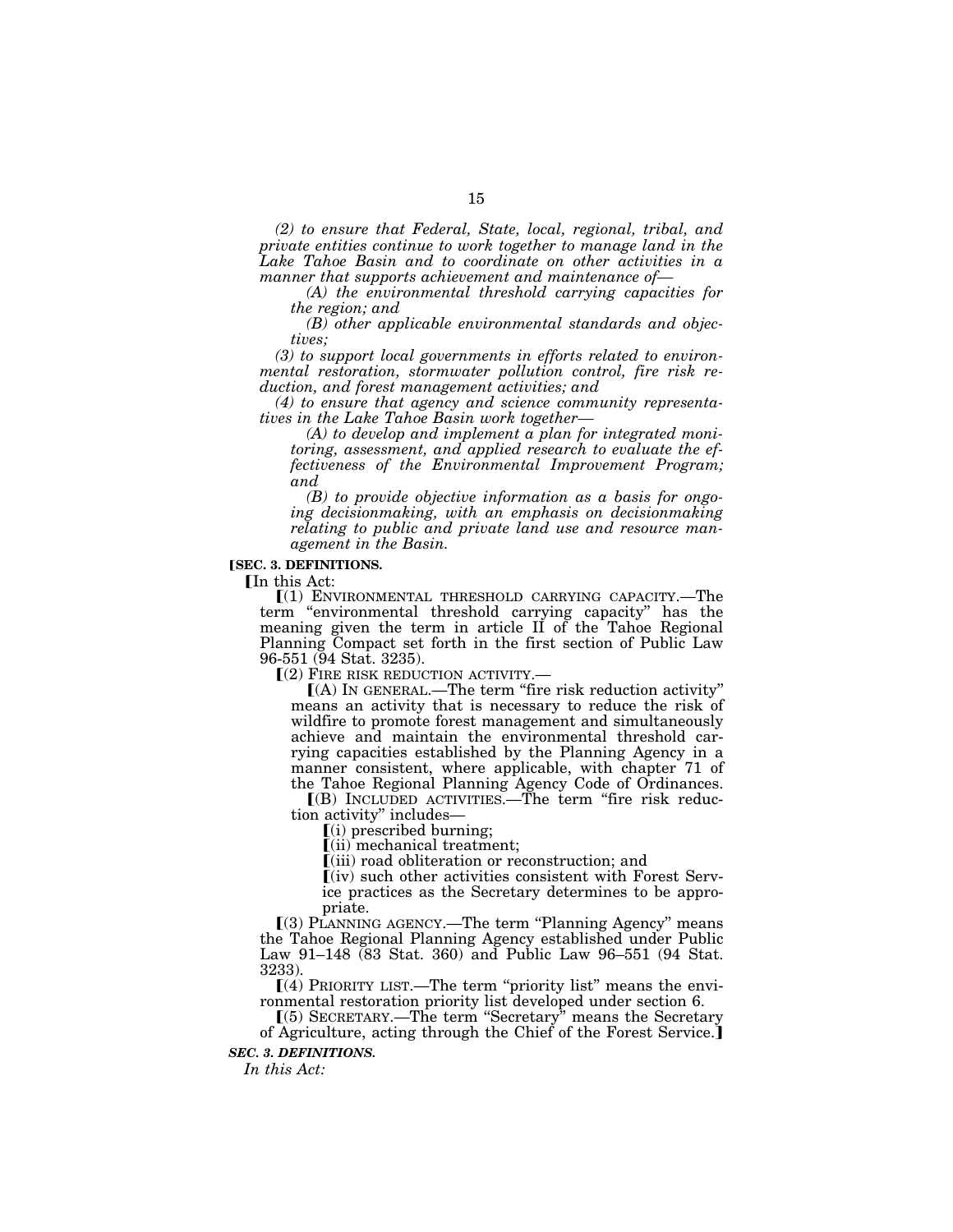*(1) ADMINISTRATOR.—The term 'Administrator' means the Administrator of the Environmental Protection Agency.* 

*(2) ASSISTANT SECRETARY.—The term 'Assistant Secretary' means the Assistant Secretary of the Army for Civil Works.* 

*(3) CHAIR.—The term 'Chair' means the Chair of the Federal Partnership.* 

*(4) COMPACT.—The term 'Compact' means the Tahoe Regional Planning Compact included in the first section of Public Law 96–551 (94 Stat. 3233).* 

*(5) DIRECTOR.—The term 'Director' means the Director of the United States Fish and Wildlife Service.* 

*(6) ENVIRONMENTAL IMPROVEMENT PROGRAM.—The term 'Environmental Improvement Program' means—* 

*(A) the Environmental Improvement Program adopted by the Planning Agency; and* 

*(B) any amendments to the Program.* 

*(7) ENVIRONMENTAL THRESHOLD CARRYING CAPACITY.—The term 'environmental threshold carrying capacity' has the meaning given the term in article II of the compact.* 

*(8) FEDERAL PARTNERSHIP.—The term 'Federal Partnership' means the Lake Tahoe Federal Interagency Partnership established by Executive Order 13957 (62 Fed. Reg. 41249) (or a successor Executive order).* 

*(9) FOREST MANAGEMENT ACTIVITY.—The term 'forest management activity' includes—* 

*(A) prescribed burning for ecosystem health and hazardous fuels reduction;* 

*(B) mechanical and minimum tool treatment;* 

*(C) road decommissioning or reconstruction;* 

*(D) stream environment zone restoration and other watershed and wildlife habitat enhancements;* 

*(E) nonnative invasive species management; and* 

*(F) other activities consistent with Forest Service practices, as the Secretary determines to be appropriate.* 

*(10) NATIONAL WILDLAND FIRE CODE.—The term 'national wildland fire code' means—* 

*(A) the most recent publication of the National Fire Protection Association code numbered 1141, 1142, or 1144;* 

*(B) the most recent publication of the International Wildland-Urban Interface Code of the International Code Council; or* 

*(C) any other code that the Secretary determines provides the same, or better, standards for protection against wildland fire as a code described in subparagraph (A) or (B).* 

*(11) PLANNING AGENCY.—The term 'Planning Agency' means the Tahoe Regional Planning Agency established under Public Law 91–148 (83 Stat. 360) and Public Law 96–551 (94 Stat. 3233).* 

*(12) PRIORITY LIST.—The term 'Priority List' means the environmental restoration priority list developed under section 8.* 

*(13) SECRETARY.—The term 'Secretary' means the Secretary of Agriculture, acting through the Chief of the Forest Service.* 

*(14) TOTAL MAXIMUM DAILY LOAD.—The term 'total maximum daily load' means the total maximum daily load allocations*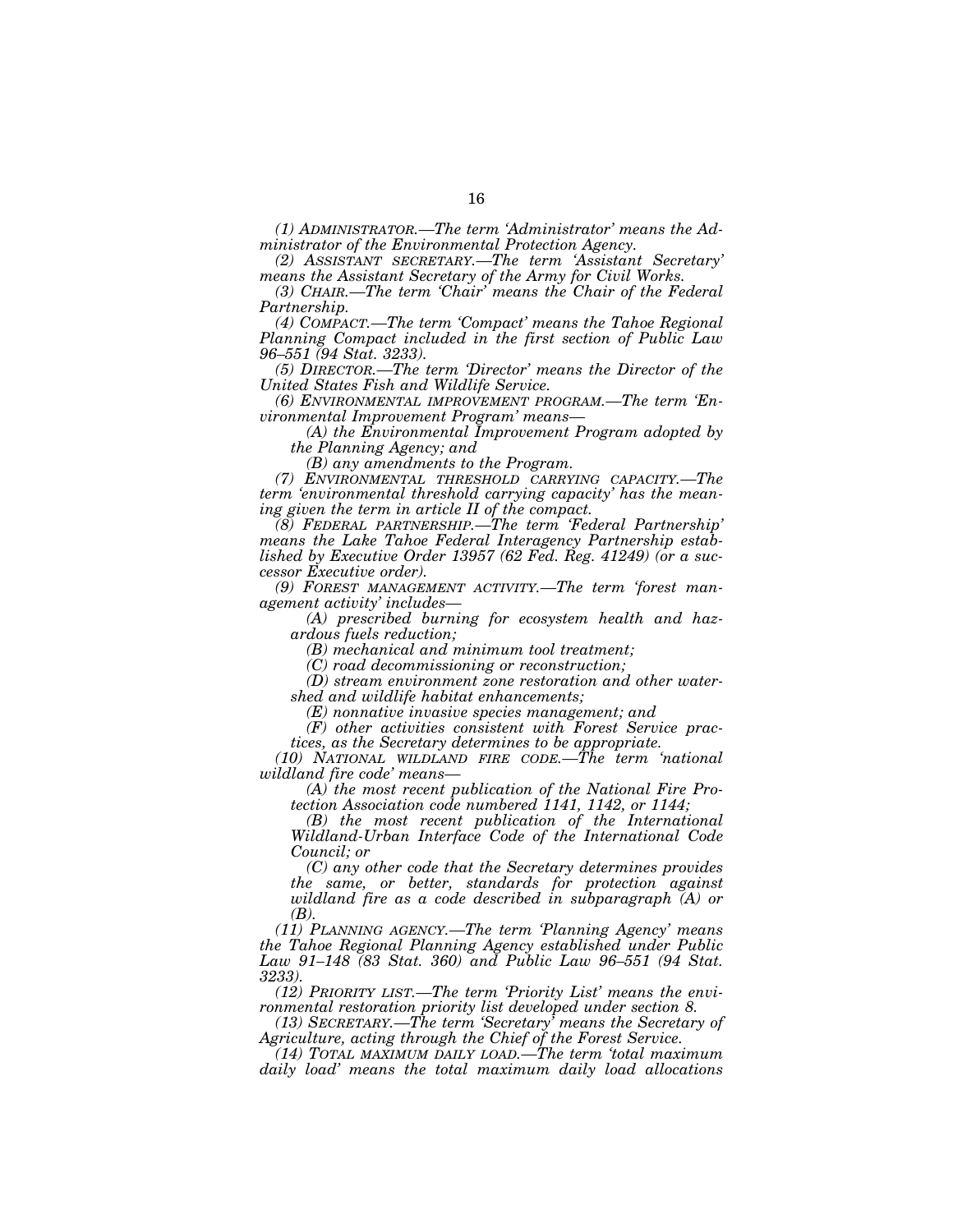*adopted under section 303(d) of the Federal Water Pollution Control Act (33 U.S.C. 1313(d)).* 

*(15) STREAM ENVIRONMENT ZONE.—The term 'Stream Environment Zone' means an area that generally owes the biological and physical characteristics of the area to the presence of surface water or groundwater.* 

*(16) WATERCRAFT.—The term 'watercraft' means all motorized and non-motorized watercraft, including boats, personal watercraft, kayaks, and canoes.* 

#### **SEC. 4. ADMINISTRATION OF THE LAKE TAHOE BASIN MANAGEMENT UNIT.**

(a) RELATIONSHIP TO OTHER AUTHORITY.— (1) PRIVATE OR NON-FEDERAL LAND.—Nothing in this Act grants regulatory authority to the Secretary over private or other non- Federal land.

(2) PLANNING AGENCY.—Nothing in this Act affects or increases the authority of the Planning Agency.

(3) ACQUISITION UNDER OTHER LAW.—-Nothing in this Act affects the authority of the Secretary to acquire land from willing sellers in the Lake Tahoe [basin]*Basin* under any other law. *(b) TRANSIT.— (1) IN GENERAL.—The Lake Tahoe Basin Management Unit* 

*shall, consistent with the regional transportation plan adopted by the Planning Agency, manage vehicular parking and traffic in the Lake Tahoe Basin Management Unit, with priority given—* 

*(A) to improving public access to the Lake Tahoe Basin, including the prioritization of alternatives to the private automobile, consistent with the requirements of the Compact;* 

*(B) to coordinating with the Nevada Department of Transportation, Caltrans, State parks, and other entities along Nevada Highway 28 and California Highway 89; and* 

*(C) to providing support and assistance to local public transit systems in the management and operations of activities under this subsection.* 

*(2) NATIONAL FOREST TRANSIT PROGRAM.—Consistent with the support and assistance provided under paragraph (1)(C), the Secretary, in consultation with the Secretary of Transportation, may enter into a contract, cooperative agreement, interagency agreement, or other agreement with the Department of Transportation to secure operating and capital funds from the National Forest Transit Program.* 

*(c) FOREST MANAGEMENT ACTIVITIES.—* 

*(1) COORDINATION.—* 

*(A) IN GENERAL.—In conducting forest management activities in the Lake Tahoe Basin Management Unit, the Secretary shall, as appropriate, coordinate with the Administrator and State and local agencies and organizations, including local fire departments and volunteer groups.* 

*(B) GOALS.—The coordination of activities under subparagraph (A) should aim to increase efficiencies and maximize the compatibility of management practices across public property boundaries.*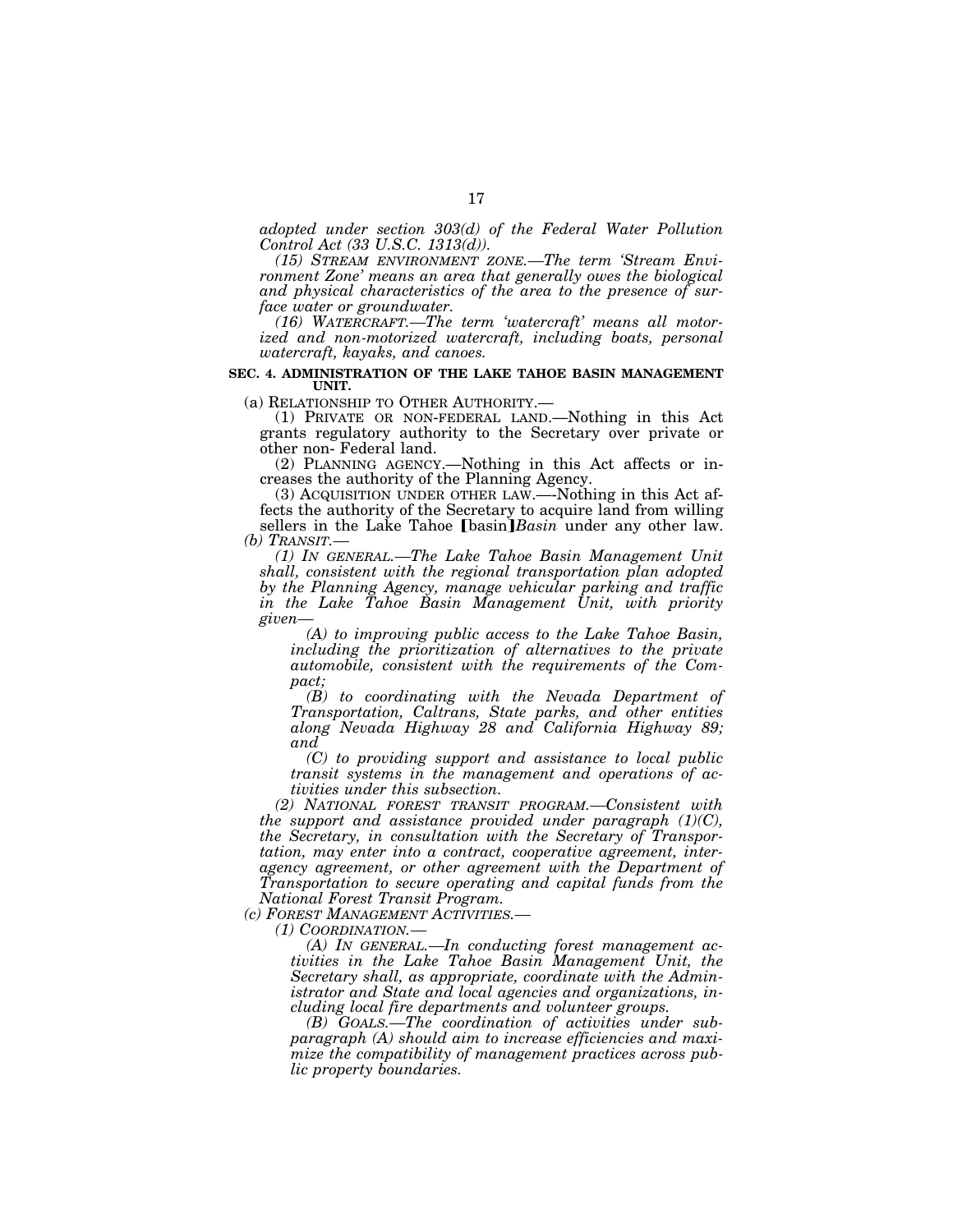*(2) MULTIPLE BENEFITS.—* 

*(A) IN GENERAL.—In conducting forest management activities in the Lake Tahoe Basin Management Unit, the Secretary shall conduct the activities in a manner that—* 

*(i) except as provided in subparagraph (B), attains multiple ecosystem benefits, including—* 

*(I) reducing forest fuels;* 

*(II) maintaining or restoring biological diversity;* 

*(III) improving wetland and water quality, includ-*

*ing in Stream Environment Zones; and* 

*(IV) increasing resilience to changing climatic conditions; and* 

*(ii) helps achieve and maintain the environmental threshold carrying capacities established by the Planning Agency.* 

*(B) EXCEPTION.—Notwithstanding clause (A)(i), the attainment of multiple ecosystem benefits shall not be required if the Secretary determines that management for multiple ecosystem benefits would excessively increase the cost of a project in relation to the additional ecosystem benefits gained from the management activity.* 

*(3) GROUND DISTURBANCE.—Consistent with applicable Federal law and Lake Tahoe Basin Management Unit land and resource management plan direction, the Secretary shall—* 

*(A) establish post-project ground condition criteria for ground disturbance caused by forest management activities; and* 

*(B) provide for monitoring to ascertain the attainment of the post-project conditions.* 

*(e) WITHDRAWAL OF FEDERAL LAND.—* 

*(1) IN GENERAL.—Subject to valid existing rights and paragraph (2), the Federal land located in the Lake Tahoe Basin Management Unit is withdrawn from—* 

*(A) all forms of entry, appropriation, or disposal under the public land laws;* 

*(B) location, entry, and patent under the mining laws; and* 

*(C) disposition under all laws relating to mineral and geothermal leasing.* 

*(2) DETERMINATION.—* 

*(A) IN GENERAL.—The withdrawal under paragraph (1) shall be in effect until the date on which the Secretary, after conducting a review of all Federal land in the Lake Tahoe Basin Management Unit and receiving public input, has made a determination on which parcels of Federal land should remain withdrawn.* 

*(B) REQUIREMENTS.—The determination of the Secretary under subparagraph (A)—* 

*(i) shall be effective beginning on the date on which the determination is issued;* 

*(ii) may be altered by the Secretary as the Secretary determines to be necessary; and* 

*(iii) shall not be subject to administrative renewal.*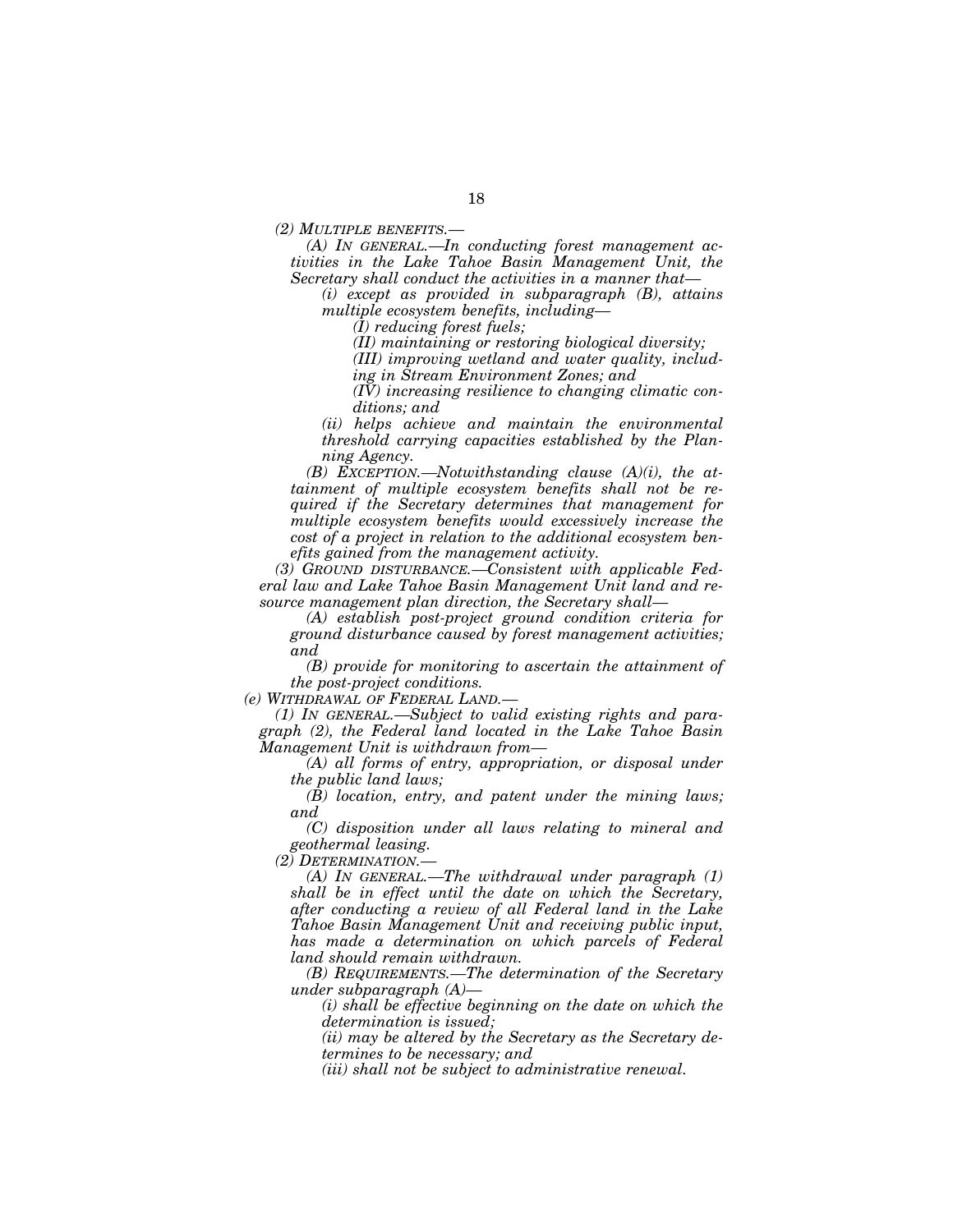*(f) ENVIRONMENTAL THRESHOLD CARRYING CAPACITY.—The Lake Tahoe Basin Management Unit shall support the attainment of the environmental threshold carrying capacities.* 

*(g) COOPERATIVE AUTHORITIES.—* 

*(1) IN GENERAL.—During the 4 fiscal years following the date of enactment of the Lake Tahoe Restoration Act of 2010, the Secretary, in conjunction with land adjustment projects or programs, may enter into contracts and cooperative agreements with States, units of local government, and other public and private entities to provide for fuel reduction, erosion control, reforestation, Stream Environment Zone restoration, and similar management activities on Federal land and non-Federal land within the projects or programs.* 

*(2) REPORT ON LAND STATUS.—* 

*(A) IN GENERAL.—Not later than 2 years after the date of enactment of the Lake Tahoe Restoration Act of 2010, the Secretary shall submit to Congress a report regarding the management of land in the Lake Tahoe Basin Management Unit Urban Lots Program, including—* 

*(i) a description of future plans and recent actions for land consolidation and adjustment; and* 

*(ii) the identification of any obstacles to desired conveyances or interchanges.* 

*(B) INCLUSIONS.—The report submitted under subparagraph (A) may contain recommendations for additional legislative authority.* 

*(C) EFFECT.—Nothing in this paragraph delays the conveyance of parcels under—* 

*(i) the authority of this Act; or* 

*(ii) any other authority available to the Secretary.* 

*(3) SUPPLEMENTAL AUTHORITY.—The authority of this subsection is supplemental to all other cooperative authorities of the Secretary.* 

#### **[SEC. 5. CONSULTATION WITH PLANNING AGENCY AND OTHER ENTI-TIES.**

 $(a)$  In GENERAL.—With respect to the duties described in subsection (b), the Secretary shall consult with and seek the advice and recommendations of—

 $(1)$  the Planning Agency;

 $\Gamma(2)$  the Tahoe Federal Interagency Partnership established by Executive Order No. 13057 (62 Fed. Reg. 41249) or a successor Executive order;

 $(3)$  the Lake Tahoe Basin Federal Advisory Committee established by the Secretary on December 15, 1998 (64 Fed. Reg. 2876) (until the committee is terminated);

 $[(4)$  Federal representatives and all political subdivisions of the Lake Tahoe Basin Management Unit; and (5) the Lake Tahoe Transportation and Water Quality Coalition.

ø(b) DUTIES.—The Secretary shall consult with and seek advice and recommendations from the entities described in subsection (a) with respect to—

 $\Gamma(1)$  the administration of the Lake Tahoe Basin Management Unit;

 $(2)$  the development of the priority list;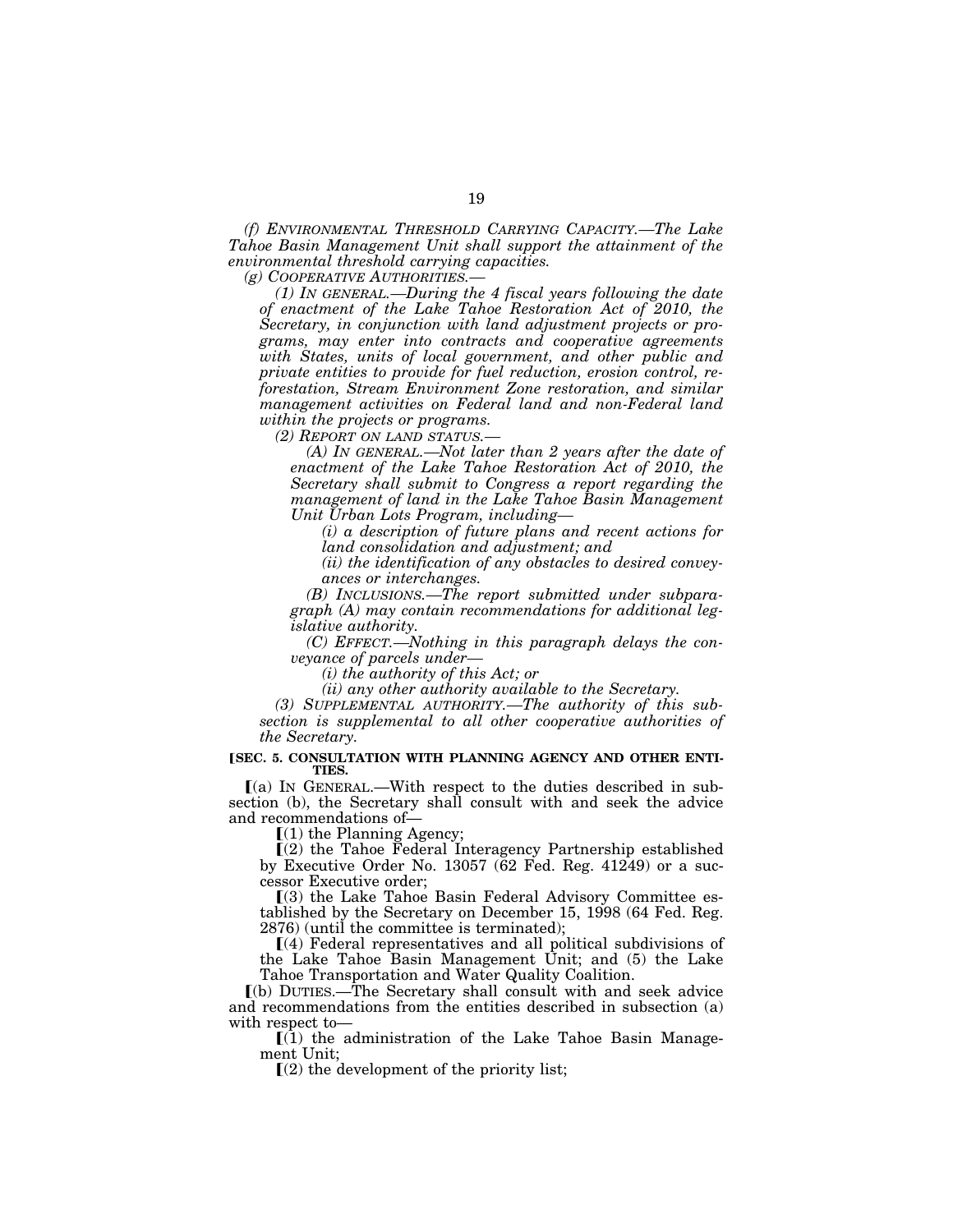$(3)$  the promotion of consistent policies and strategies to address the Lake Tahoe basin's environmental and recreational concerns;

 $(4)$  the coordination of the various programs, projects, and activities relating to the environment and recreation in the Lake Tahoe basin to avoid unnecessary duplication and inefficiencies of Federal, State, local, tribal, and private efforts; and

 $(5)$  the coordination of scientific resources and data, for the purpose of obtaining the best available science as a basis for decision making on an ongoing basis.

#### *SEC. 5. CONSULTATION.*

*In carrying out this Act, the Secretary, the Administrator, and the Director shall, as appropriate and in a timely manner, consult with the heads of the Washoe Tribe, applicable Federal, State, regional, and local governmental agencies, and the Lake Tahoe Federal Advisory Committee.* 

#### **[SEC. 6. ENVIRONMENTAL RESTORATION PRIORITY LIST.**

 $(a)$  In General.—Not later than 1 year after the date of the enactment of this Act, the Secretary shall develop a priority list of potential or proposed environmental restoration projects for the Lake Tahoe Basin Management Unit.

ø(b) Development of Priority List.—In developing the priority list,the Secretary shall—

 $(1)$  use the best available science, including any relevant findings and recommendations of the watershed assessment conducted by the Forest Service in the Lake Tahoe basin; and

 $(2)$  include, in order of priority, potential or proposed environmental restoration projects in the Lake Tahoe basin that—

 $(A)$  are included in or are consistent with the environmental improvement program adopted by the Planning Agency in February 1998 and amendments to the program;

 $I(B)$  would help to achieve and maintain the environmental threshold carrying capacities for—

 $(i)$  air quality;

 $\left[$ (ii) fisheries;

 $\overline{\phantom{a}}$  (iii) noise;

 $(iv)$  recreation;

 $\Gamma(v)$  scenic resources;

 $(vi)$  soil conservation;

ø(vii) forest health;

 $\left[$ (viii) water quality; and

 $(ix)$  wildlife.

 $\mathbf{f}(\mathbf{c})$  Focus in Determining Order of Priority.—In determining the order of priority of potential and proposed environmental restoration projects under subsection (b)(2), the focus shall address projects (listed in no particular order) involving—

 $(1)$  erosion and sediment control, including the activities described in section 2(g) of Public Law 96–586 (94 Stat. 3381)(as amended by section 7 of this Act);

 $(2)$  the acquisition of environmentally sensitive land from willing sellers—

 $(A)$  using funds appropriated from the land and water conservation fund established under section 2 of the Land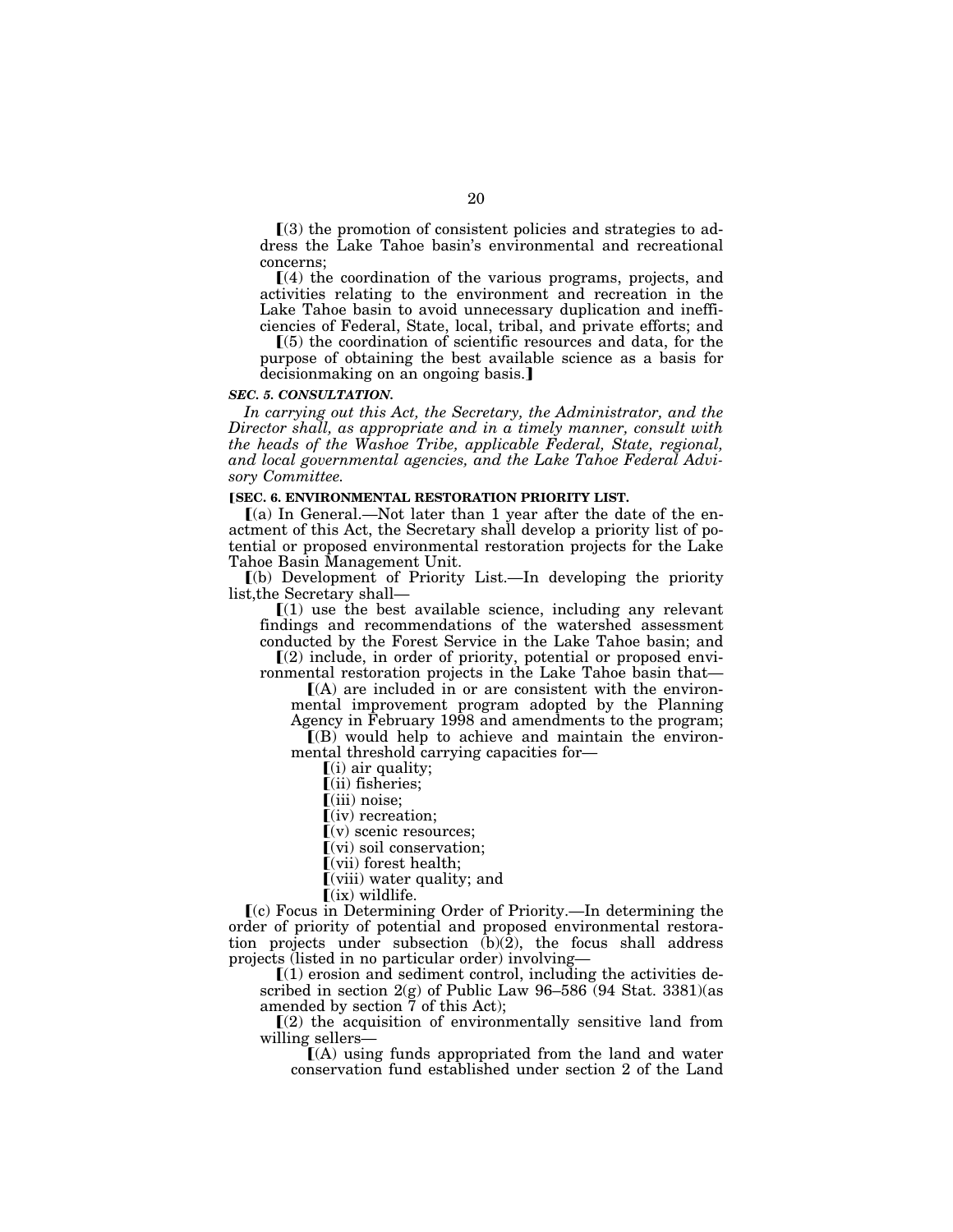and Water Conservation Fund Act of 1965 (16 U.S.C. 460l– 5); or

 $($ B) under the authority of Public Law 96–586 (94 Stat. 3381);

 $(3)$  fire risk reduction activities in urban areas and urbanwildland interface areas, including high recreational use areas and urban lots acquired from willing sellers under the authority of Public Law 96–586 (94 Stat. 3381);

 $(4)$  cleaning up methyl tertiary butyl ether contamination; and

 $(5)$  the management of vehicular parking and traffic in the Lake Tahoe Basin Management Unit, especially—

 $(A)$  improvement of public access to the Lake Tahoe basin, including the promotion of alternatives to the private automobile;

 $($ B) the Highway 28 and 89 corridors and parking problems in the area; and

 $\mathbb{I}(C)$  cooperation with local public transportation systems, including—

ø(i) the Coordinated Transit System; and

 $(iii)$  public transit systems on the north shore of Lake Tahoe.

ø(d) Monitoring.—The Secretary shall provide for continuous scientific research on and monitoring of the implementation of projects on the priority list, including the status of the achievement and maintenance of environmental threshold carrying capacities.

ø(e) Consistency With Memorandum of Understanding.—A project on the priority list shall be conducted in accordance with the memorandum of understanding signed by the Forest Supervisor and the Planning Agency on November 10, 1989, including any amendments to the memorandum as long as the memorandum remains in effect.

 $[(f)$  Review of Priority List.—Periodically, but not less often than every 3 years, the Secretary shall—

 $(1)$  review the priority list;

 $\lceil(2)$  consult with-

 $(A)$  the Tahoe Regional Planning Agency;

 $\overline{C(B)}$  interested political subdivisions; and

 $\Gamma$ <sup>(C)</sup> the Lake Tahoe Water Quality and Transportation Coalition;

 $(3)$  make any necessary changes with respect to-

 $(A)$  the findings of scientific research and monitoring in the Lake Tahoe basin;

 $(6)$  any change in an environmental threshold as determined by the Planning Agency; and

 $(C)$  any change in general environmental conditions in the Lake Tahoe basin; and

 $(4)$  submit to Congress a report on any changes made.

 $(q)$  Cleanup of Hydrocarbon Contamination.—

 $[(1)$  In general.—The Secretary shall, subject to the availability of appropriations, make a payment of \$1,000,000 to the Tahoe Regional Planning Agency and the South Tahoe Public Utility District to develop and publish a plan, not later than 1 year after the date of the enactment of this Act, for the prevention and cleanup of hydrocarbon contamination (including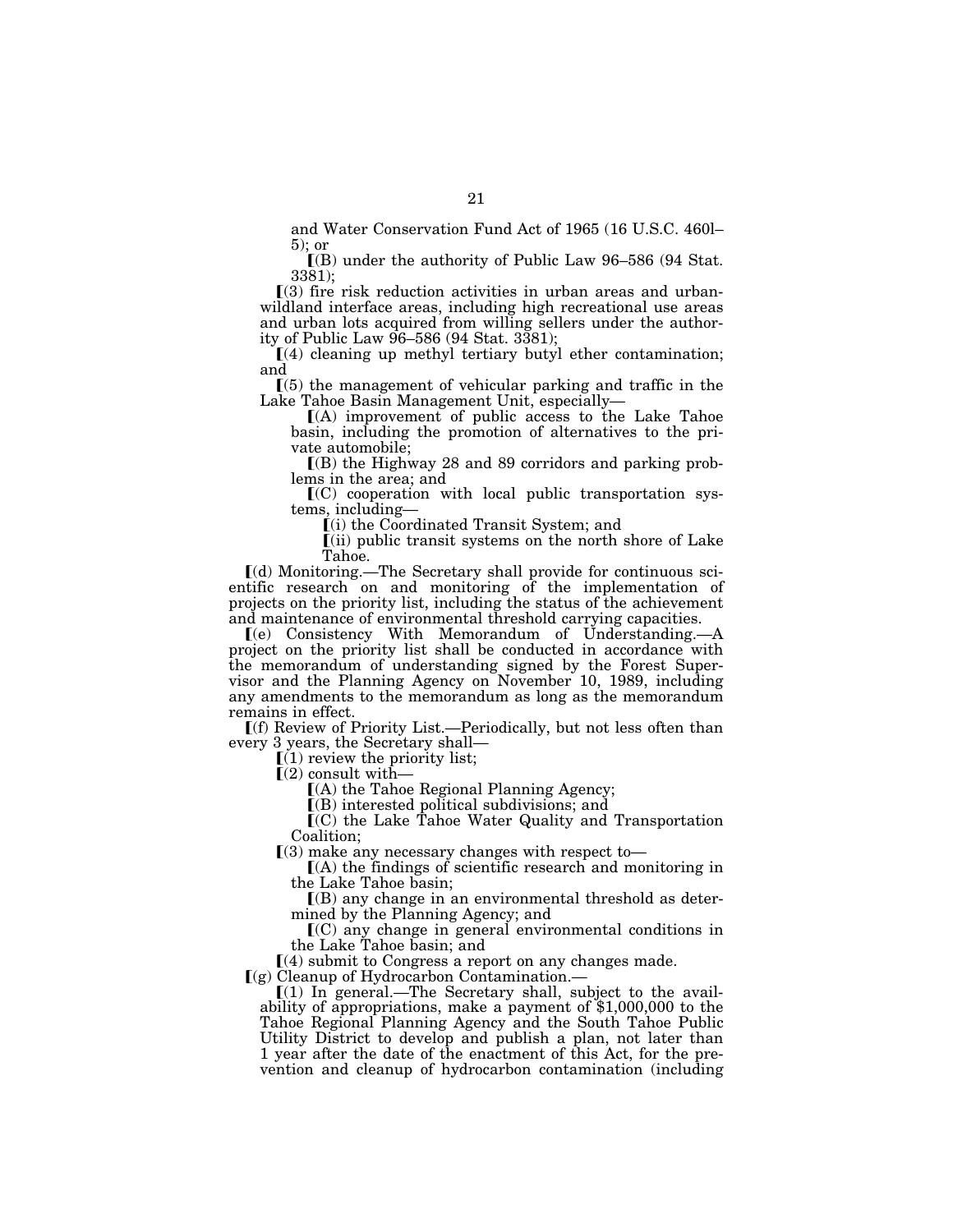contamination with MTBE) of the surface water and ground water of the Lake Tahoe basin.

ø(2) Consultation.—In developing the plan, the Tahoe Regional Planning Agency and the South Tahoe Public Utility District shall consult with the States of California and Nevada and appropriate political subdivisions.

 $(3)$  Willing sellers.—The plan shall not include any acquisition of land or an interest in land except an acquisition from a willing seller.

ø(h) Authorization of Appropriations.—There is authorized to be appropriated, for the implementation of projects on the priority list and the payment identified in subsection (g),20,000,000 for the first fiscal year that begins after the date of the enactment of this Act and for each of the 9 fiscal years thereafter.

#### *SEC. 6. AUTHORIZED PROJECTS.*

*(a) IN GENERAL.—The Secretary, the Director, and the Administrator, in coordination with the Planning Agency and the States of California and Nevada, may carry out or provide financial assistance to any project or program described in subsection (c) or included in the Priority List under section 8 to further the purposes of the Environmental Improvement Program if the project has been subject to environmental review and approval, respectively, as required under Federal law, article 7 of the Compact, and State law, as applicable. The Administrator shall use no more than three percent of the funds provided for administering the projects or programs described in subsection (c)(1) and (2).* 

*(b) MONITORING AND ASSESSMENT.—All projects authorized under subsection (c) and section 8 shall—* 

*(1) include funds for monitoring and assessment of the results and effectiveness at the project and program level consistent with the program developed under section 11; and* 

*(2) use the integrated multiagency performance measures established under that section.* 

*(1) STORMWATER MANAGEMENT, EROSION CONTROL, AND TOTAL MAXIMUM DAILY LOAD IMPLEMENTATION.—Of the amounts made available under section 18(a), \$40,000,000 shall be made available for grants by the Administrator for the Federal share of the following projects:* 

*(A) Bijou Stormwater Improvement Project in the City of South Lake Tahoe, California.* 

*(B) Christmas Valley Stormwater Improvement Project in El Dorado County, California.* 

*(C) Kings Beach Watershed Improvement Project in Placer County, California.* 

*(D) Lake Forest Stormwater and Watershed Improvement Project in Placer County, California.* 

*(E) Crystal Bay Stormwater Improvement Project in Washoe County, Nevada.* 

*(F) Washoe County Stormwater Improvement Projects 4, 5, and 6 in Washoe County, Nevada.* 

*(G) Upper and Lower Kingsbury Project in Douglas County, Nevada.* 

*(H) Lake Village Drive-Phase II Stormwater Improvement in Douglas County, Nevada.*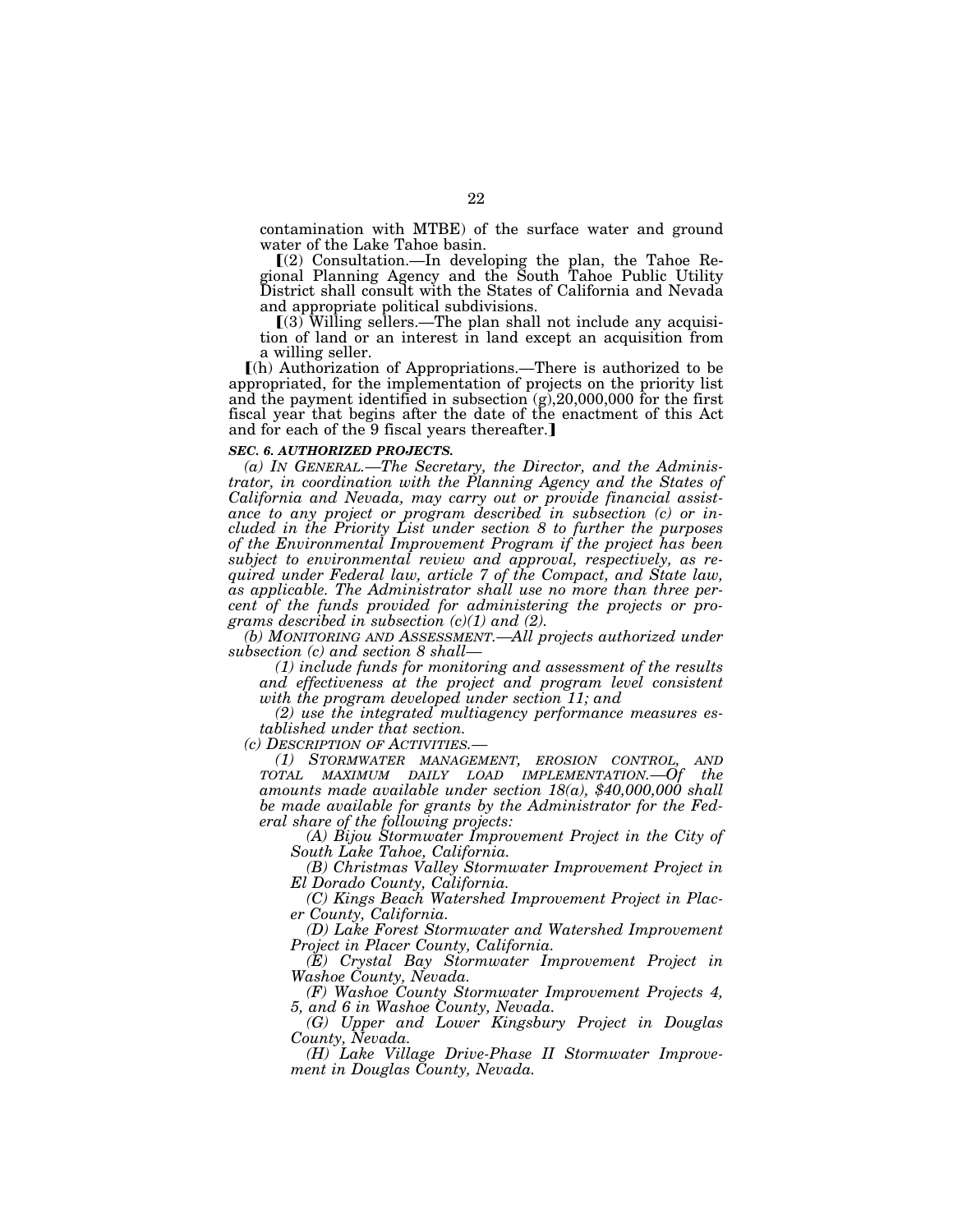*(I) State Route 28 Spooner to Sand Harbor Stormwater Improvement, Washoe County, Nevada.* 

*(J) State Route 431 Stormwater Improvement, Washoe*  **County, Nevada.**<br> **COUNTABLE COUNTABLE CONSTRAND WATERSHED RESTORA-**<br> **COUNTABLE CONSTRAND WATERSHED RESTORA-**

*(2) STREAM ENVIRONMENT ZONE AND WATERSHED RESTORA- TION.—Of the amounts made available under section 18(a), \$32,000,000 shall be made available for grants by the Administrator for the Federal share of the following projects:* 

*(A) Upper Truckee River and Marsh Restoration Project.* 

*(B) Upper Truckee River Mosher, Reaches 1 & 2.* 

*(C) Upper Truckee River Sunset Stables.* 

*(D) Lower Blackwood Creek Restoration Project.* 

*(E) Ward Creek.* 

*(F) Third Creek/Incline Creek Watershed Restoration.* 

*(G) Rosewood Creek Restoration Project.* 

*(A) IN GENERAL.—Of the amounts made available under section 18(a), \$136,000,000 shall be made available for assistance by the Secretary for the following projects:* 

*(i) Projects identified as part of the Lake Tahoe Basin Multi-Jurisdictional Fuel Reduction and Wildfire Prevention Strategy 10-Year Plan.* 

*(ii) Competitive grants for fuels work to be awarded by the Secretary to communities that have adopted national wildland fire codes to implement the applicable portion of the 10-year plan described in clause (i).* 

*(iii) Biomass projects, including feasibility assessments and transportation of materials.* 

*(iv) Angora Fire Restoration projects under the jurisdiction of the Secretary.* 

*(v) Washoe Tribe projects on tribal lands within the Lake Tahoe Basin.* 

*(B) MULTIPLE BENEFIT FUELS PROJECTS.—Consistent with the requirements of section 4(d)(2), not more than \$10,000,000 of the amounts made available to carry out subparagraph (A) shall be available to the Secretary for the planning and implementation of multiple benefit fuels projects with an emphasis on restoration projects in Stream Environment Zones.* 

*(C) MINIMUM ALLOCATION.—Of the amounts made available to carry out subparagraph (A), at least \$80,000,000 shall be made available to the Secretary for projects under subparagraph (A)(i).* 

*(D) PRIORITY.—Units of local government that have dedicated funding for inspections and enforcement of defensible space regulations shall be given priority for amounts provided under this paragraph.* 

*(E) COST-SHARING REQUIREMENTS.—As a condition on the receipt of funds, communities or local fire districts that receive funds under this paragraph shall provide a 25 percent match.* 

*(4) INVASIVE SPECIES MANAGEMENT.—Of the amounts to be made available under section*  $18(a)$ *, \$20,500,000 shall be made available to the Director for the Aquatic Invasive Species Program and the watercraft inspections described in section 9.*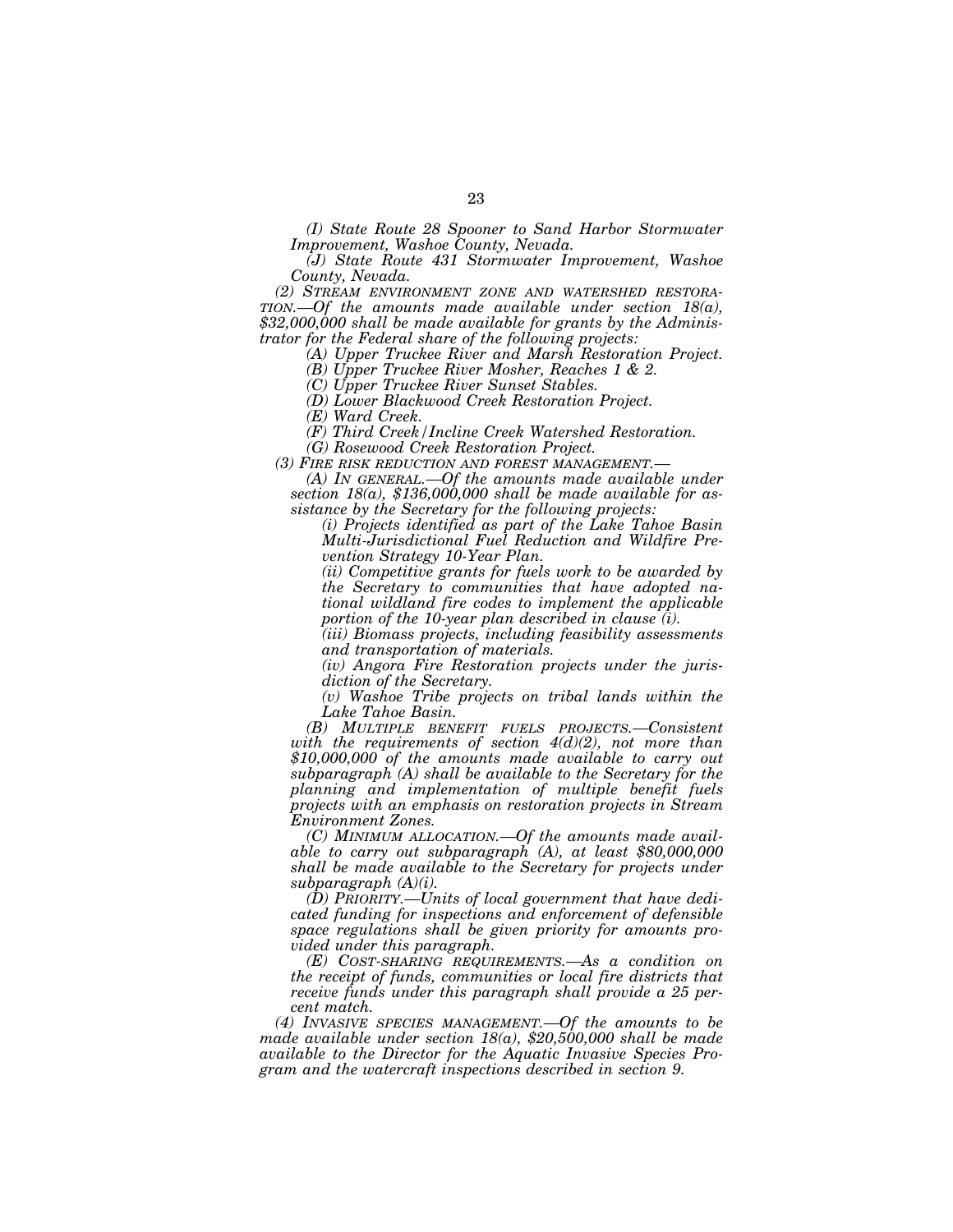*(5) SPECIAL STATUS SPECIES MANAGEMENT.—Of the amounts to be made available under section 18(a), \$20,000,000 shall be made available to the Director for the Lahontan Cutthroat Trout Recovery Program.* 

 $a\text{vailable under section 18(a), $30,000,000 shall be used to de$ *velop and implement the Lake Tahoe Basin Program developed under section 11.* 

*(d) USE OF REMAINING FUNDS.—Any amounts made available under section 18(a) that remain available after projects described in subsection (c) have been funded shall be made available for projects included in the Priority List under section 8.* 

#### **SEC. 7. ENVIRONMENTAL IMPROVEMENT PAYMENTS.**

Section 2 of Public Law 96–586 (94 Stat. 3381) is amended by striking subsection (g)

\* \* \* \* \* \* \*

## *SEC. 8. ENVIRONMENTAL RESTORATION PRIORITY LIST.*

*(a) FUNDING.—Subject to section 6(d), of the amounts to be made available under section 18(a), at least \$136,000,000 shall be made available for projects identified on the Priority List.* 

*(b) DEADLINE.—Not later than February 15 of the year after the date of enactment of the Lake Tahoe Restoration Act of 2010, the Chair, in consultation with the Secretary, the Administrator, the Director, the Planning Agency, the States of California and Nevada, the Federal Partnership, the Washoe Tribe, the Lake Tahoe Federal Advisory Committee, and the Tahoe Science Consortium shall submit to Congress a prioritized list of all Environmental Improvement Program projects for the Lake Tahoe Basin, regardless of program category.* 

(1) IN GENERAL.— The priority of projects included in the Pri*ority List shall be based on the best available science and the following criteria:* 

*(A) The 5-year threshold carrying capacity evaluation.* 

*(B) The ability to measure progress or success of the project.* 

*(C) The potential to significantly contribute to the achievement and maintenance of the environmental threshold carrying capacities identified in the Compact for—* 

*(i) air quality;* 

*(ii) fisheries;* 

*(iii) noise;* 

*(iv) recreation;* 

*(v) scenic resources;* 

*(vi) soil conservation;* 

*(vii) forest health;* 

*(viii) water quality; and* 

*(ix) wildlife.* 

*(D) The ability of a project to provide multiple benefits. (E) The ability of a project to leverage non-Federal con-*

*tributions.* 

*(F) Stakeholder support for the project.* 

*(G) The justification of Federal interest.* 

*(H) Agency priority.*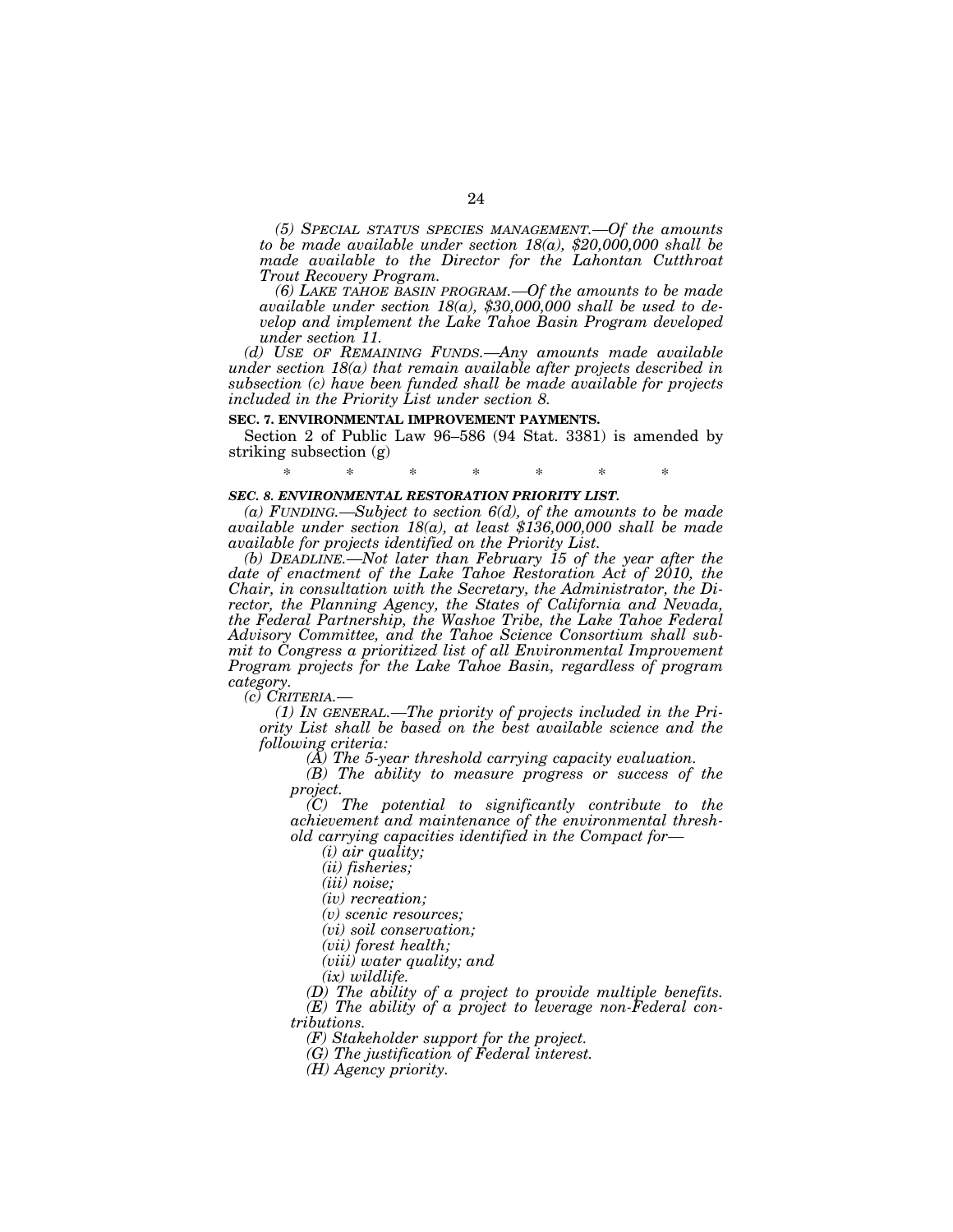*(I) Agency capacity.* 

*(J) Cost-effectiveness.* 

*(K) Federal funding history.* 

*(2) SECONDARY FACTORS.—In addition to the criteria under paragraph (1), the Chair shall, as the Chair determines to be appropriate, give preference to projects in the Priority List that benefit existing neighborhoods in the Basin that are at or below regional median income levels, based on the most recent census data available.* 

*(3) EROSION CONTROL PROJECTS.—For purposes of the Priority List and section 6(c)(1), erosion control projects shall be considered part of the stormwater management and total maximum daily load program of the Environmental Improvement Program. The Administrator shall coordinate with the Secretary on such projects.* 

*(d) REVISIONS.— (1) IN GENERAL.—The Priority List submitted under subsection (b) shall be revised—* 

*(A) every 4 years; or* 

*(B) on a finding of compelling need under paragraph (2). (2) FINDING OF COMPELLING NEED.*—

*(A) In GENERAL.—If the Secretary, the Administrator, or the Director makes a finding of compelling need justifying a priority shift and the finding is approved by the Secretary, the Executive Director of the Planning Agency, the California Natural Resources Secretary, and the Director of the Nevada Department of Conservation, the Priority List shall be revised in accordance with this subsection.* 

*(B) INCLUSIONS.—A finding of compelling need includes—* 

*(i) major scientific findings;* 

*(ii) results from the threshold evaluation of the Planning Agency;* 

*(iii) emerging environmental threats; and* 

*(iv) rare opportunities for land acquisition.* 

#### *SEC. 9. AQUATIC INVASIVE SPECIES PREVENTION.*

*(a) IN GENERAL.—Not later than 60 days after the date of enactment of the Lake Tahoe Restoration Act of 2010, the Director, in coordination with the Planning Agency, the California Department of Fish and Game, and the Nevada Department of Wildlife, shall deploy strategies that meet or exceed the criteria described in subsection (b) for preventing the introduction of aquatic invasive species into the Lake Tahoe Basin.* 

*(b) CRITERIA.—The strategies referred to in subsection (a) shall provide that—* 

*(1) combined inspection and decontamination stations be established and operated at not less than 2 locations in the Lake Tahoe Basin;* 

*(2) watercraft not be allowed to launch in waters of the Lake Tahoe Basin if the watercraft—* 

*(A) has been in waters infested by quagga or zebra mussels;* 

*(B) shows evidence of invasive species that the Director has determined would be detrimental to the Lake Tahoe ecosystem; or*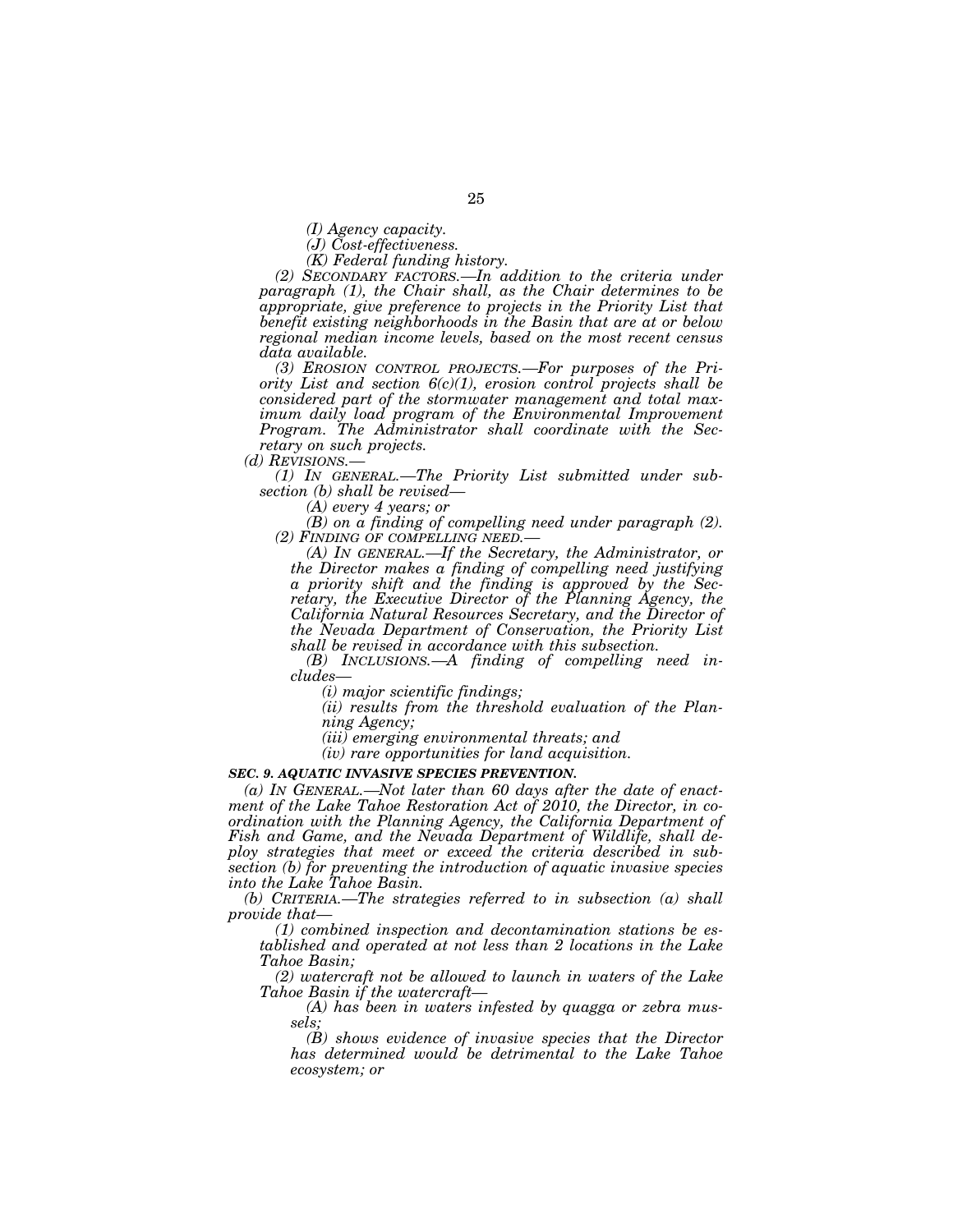*(C) cannot be reliably decontaminated in accordance with paragraph (3);* 

*(3) subject to paragraph (4), all watercraft surfaces and appurtenance (such as anchors and fenders) that contact with water shall be reliably decontaminated, based on standards developed by the Director using the best available science;* 

*(4) watercraft bearing positive verification of having last launched within the Lake Tahoe Basin may be exempted from decontamination under paragraph (3); and* 

*(5) while in the Lake Tahoe Basin, all watercraft maintain*  documentation of compliance with the strategies deployed under *this section.* 

*(c) CERTIFICATION.—The Director may certify State agencies to perform the decontamination activities described in subsection (b)(3) at locations outside the Lake Tahoe Basin if standards at the sites meet or exceed standards for similar sites in the Lake Tahoe Basin established under this section.* 

*(d) APPLICABILITY.—The strategies and criteria developed under this section shall apply to all watercraft to be launched on water within the Lake Tahoe Basin.* 

*(e) FEES.—The Director may collect and spend fees for decontamination only at a level sufficient to cover the costs of operation of inspection and decontamination stations under this section.* 

 $(I)$  IN GENERAL.—Any person that launches, attempts to *launch, or facilitates launching of watercraft not in compliance with strategies deployed under this section shall be liable for a civil penalty in an amount not to exceed \$1,000 per violation.* 

*(2) OTHER AUTHORITIES.—Any penalties assessed under this subsection shall be separate from penalties assessed under any other authority.* 

*(g) LIMITATION.—The strategies and criteria under subsections (a) and (b), respectively, may be modified if the Secretary of the Interior, in a nondelegable capacity and in consultation with the Planning Agency and State governments, issues a determination that alternative measures will be no less effective at preventing introduction of aquatic invasive species into Lake Tahoe than the strategies*  and criteria.<br>
(h) FUNDING.—Of the amounts made available under section

 $6(c)(4)$ , not more than \$500,000 shall be made available to the Di*rector, in coordination with the Planning Agency and State governments—* 

*(1) to evaluate the feasibility, cost, and potential effectiveness of further efforts that could be undertaken by the Federal Government, State and local governments, or private entities to guard against introduction of aquatic invasive species into Lake Tahoe, including the potential establishment of inspection and decontamination stations on major transitways entering the Lake Tahoe Basin; and* 

*(2) to evaluate and identify options for ensuring that all waters connected to Lake Tahoe are protected from quagga and zebra mussels and other aquatic invasive species.* 

*(i) SUPPLEMENTAL AUTHORITY.—The authority under this section is supplemental to all actions taken by non-Federal regulatory authorities.*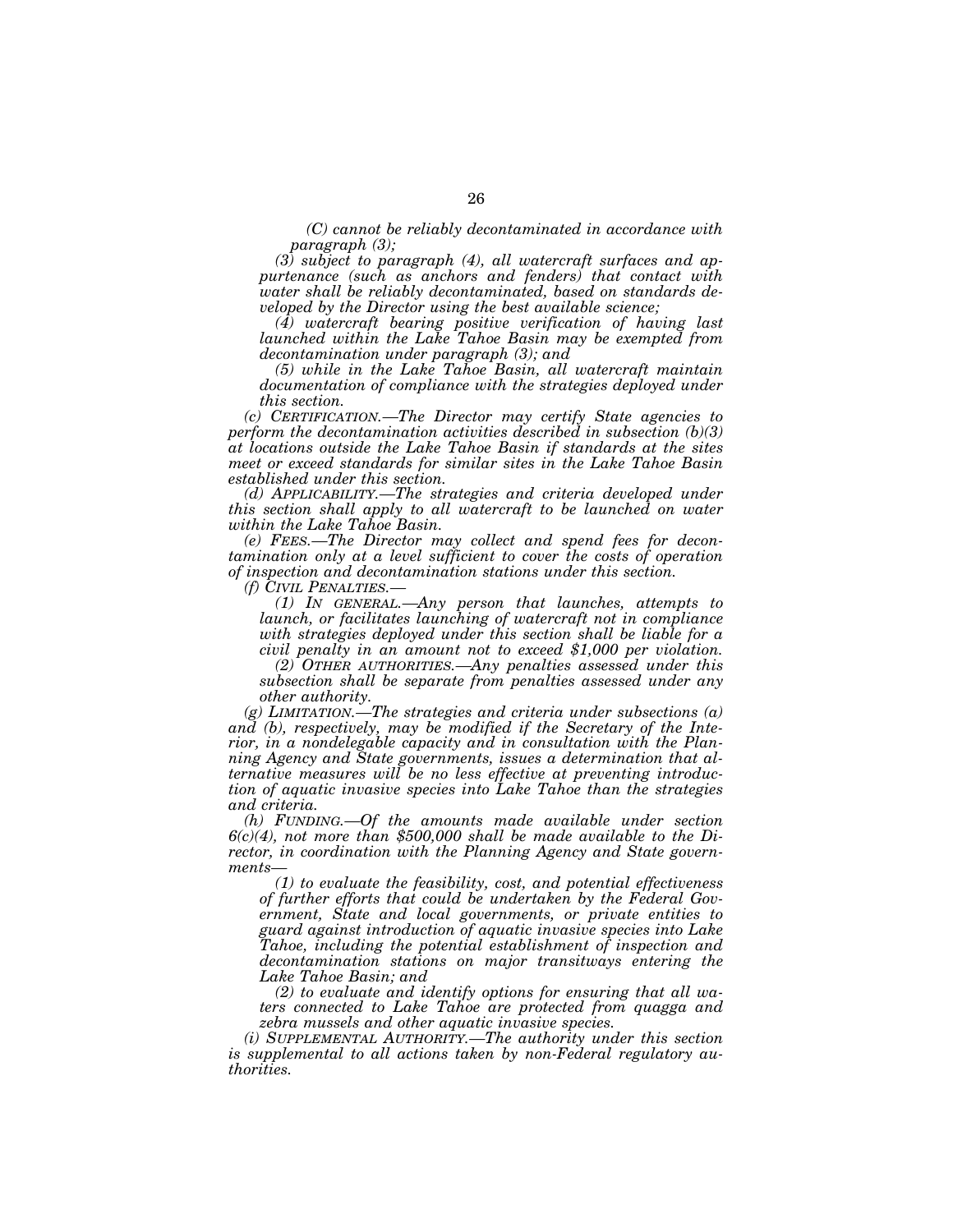*(j) SAVINGS CLAUSE.—Nothing in this title shall be construed as restricting, affecting, or amending any other law or the authority of any department, instrumentality, or agency of the United States, or any State or political subdivision thereof, respecting the control of invasive species.* 

#### *SEC. 10. ARMY CORPS OF ENGINEERS; INTERAGENCY AGREEMENTS.*

*(a) IN GENERAL.—The Assistant Secretary may enter into interagency agreements with non-Federal interests in the Lake Tahoe*  Basin to use Lake Tahoe Partnership-Miscellaneous General Inves*tigations funds to provide programmatic technical assistance for the Environmental Improvement Program.* 

*(b) LOCAL COOPERATION AGREEMENTS.—* 

*(1) IN GENERAL.—Before providing technical assistance under this section, the Assistant Secretary shall enter into a local cooperation agreement with a non-Federal interest to provide for the technical assistance.* 

*(2) COMPONENTS.—The agreement entered into under paragraph (1) shall—* 

*(A) describe the nature of the technical assistance;* 

*(B) describe any legal and institutional structures necessary to ensure the effective long-term viability of the end products by the non-Federal interest; and* 

*(C) include cost-sharing provisions in accordance with paragraph (3).* 

*(3) FEDERAL SHARE.—* 

*(A) IN GENERAL.—The Federal share of project costs under each local cooperation agreement under this subsection shall be 65 percent.* 

*(B) FORM.—The Federal share may be in the form of reimbursements of project costs.* 

*(C) CREDIT.—The non-Federal interest may receive credit toward the non-Federal share for the reasonable costs of related technical activities completed by the non-Federal interest before entering into a local cooperation agreement with the Assistant Secretary under this subsection.* 

#### *SEC. 11. LAKE TAHOE BASIN PROGRAM.*

*The Administrator, in cooperation with the Secretary, the Planning Agency, the States of California and Nevada, and the Tahoe Science Consortium, shall develop and implement the Lake Tahoe Basin Program that—* 

*(1) develops and regularly updates an integrated multiagency programmatic assessment and monitoring plan—* 

*(A) to evaluate the effectiveness of the Environmental Improvement Program;* 

*(B) to evaluate the status and trends of indicators related to environmental threshold carrying capacities; and* 

*(C) to assess the impacts and risks of changing climatic conditions and invasive species;* 

*(2) develops a comprehensive set of performance measures for Environmental Improvement Program assessment;* 

*(3) coordinates the development of the annual report described in section 13;* 

*(4) produces and synthesizes scientific information necessary for—*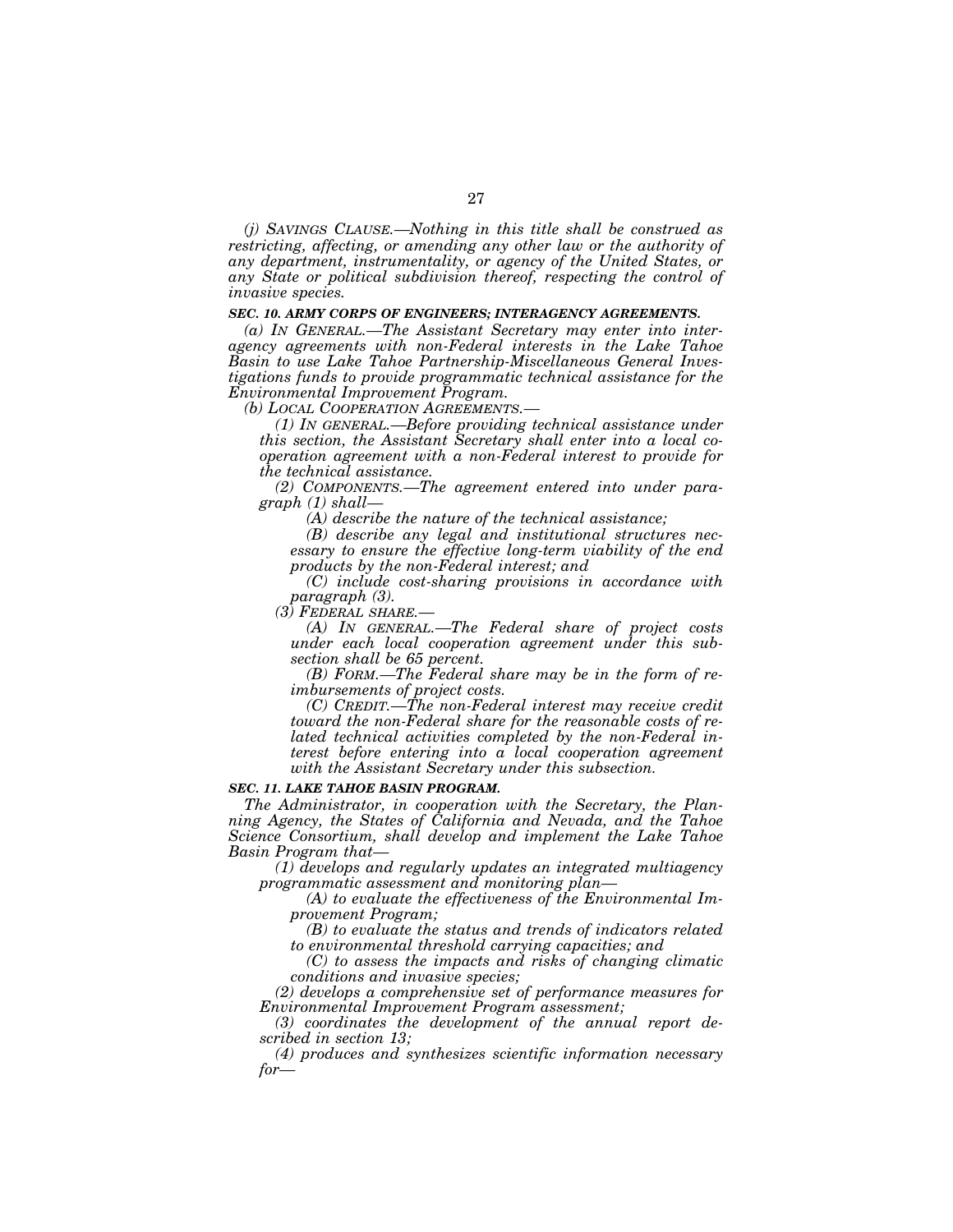*(A) the identification and refinement of environmental indicators for the Lake Tahoe Basin; and* 

*(B) the evaluation of standards and benchmarks;* 

*(5) conducts applied research, programmatic technical assessments, scientific data management, analysis, and reporting related to key management questions;* 

*(6) develops new tools and information to support objective assessments of land use and resource conditions;* 

*(7) provides scientific and technical support to the Federal Government and State and local governments in—* 

*(A) reducing stormwater runoff, air deposition, and other pollutants that contribute to the loss of lake clarity; and* 

*(B) the development and implementation of an integrated stormwater monitoring and assessment program;* 

*(8) establishes and maintains independent peer review processes—* 

*(A) to evaluate the Environmental Improvement Program; and* 

*(B) to assess the technical adequacy and scientific consistency of central environmental documents, such as the 5 year threshold review; and* 

*(9) provides scientific and technical support for the development of appropriate management strategies to accommodate changing climatic conditions in the Lake Tahoe Basin.* 

#### *SEC. 12. PUBLIC OUTREACH AND EDUCATION.*

*(a) IN GENERAL.—The Secretary, Administrator, and Director will coordinate with the Planning Agency to conduct public education and outreach programs, including encouraging—* 

*(1) owners of land and residences in the Lake Tahoe Basin— (A) to implement defensible space; and* 

*(B) to conduct best management practices for water quality; and* 

*(2) owners of land and residences in the Lake Tahoe Basin and visitors to the Lake Tahoe Basin, to help prevent the introduction and proliferation of invasive species as part of the private share investment in the Environmental Improvement Program.* 

*(b) REQUIRED COORDINATION.—Public outreach and education programs for aquatic invasive species under this section shall—* 

*(1) be coordinated with Lake Tahoe Basin tourism and business organizations; and* 

*(2) include provisions for the programs to extend outside of the Lake Tahoe Basin.* 

## *SEC. 13. REPORTING REQUIREMENTS.*

*Not later than February 15 of each year, the Administrator, in cooperation with the Chair, the Secretary, the Director, the Planning Agency, and the States of California and Nevada, consistent with section 6(c)(6) and section 11, shall submit to Congress a report that describes—* 

*(1) the status of all Federal, State, local, and private projects authorized under this Act, including to the maximum extent practicable, for projects that will receive Federal funds under this Act during the current or subsequent fiscal year—* 

*(A) the project scope;*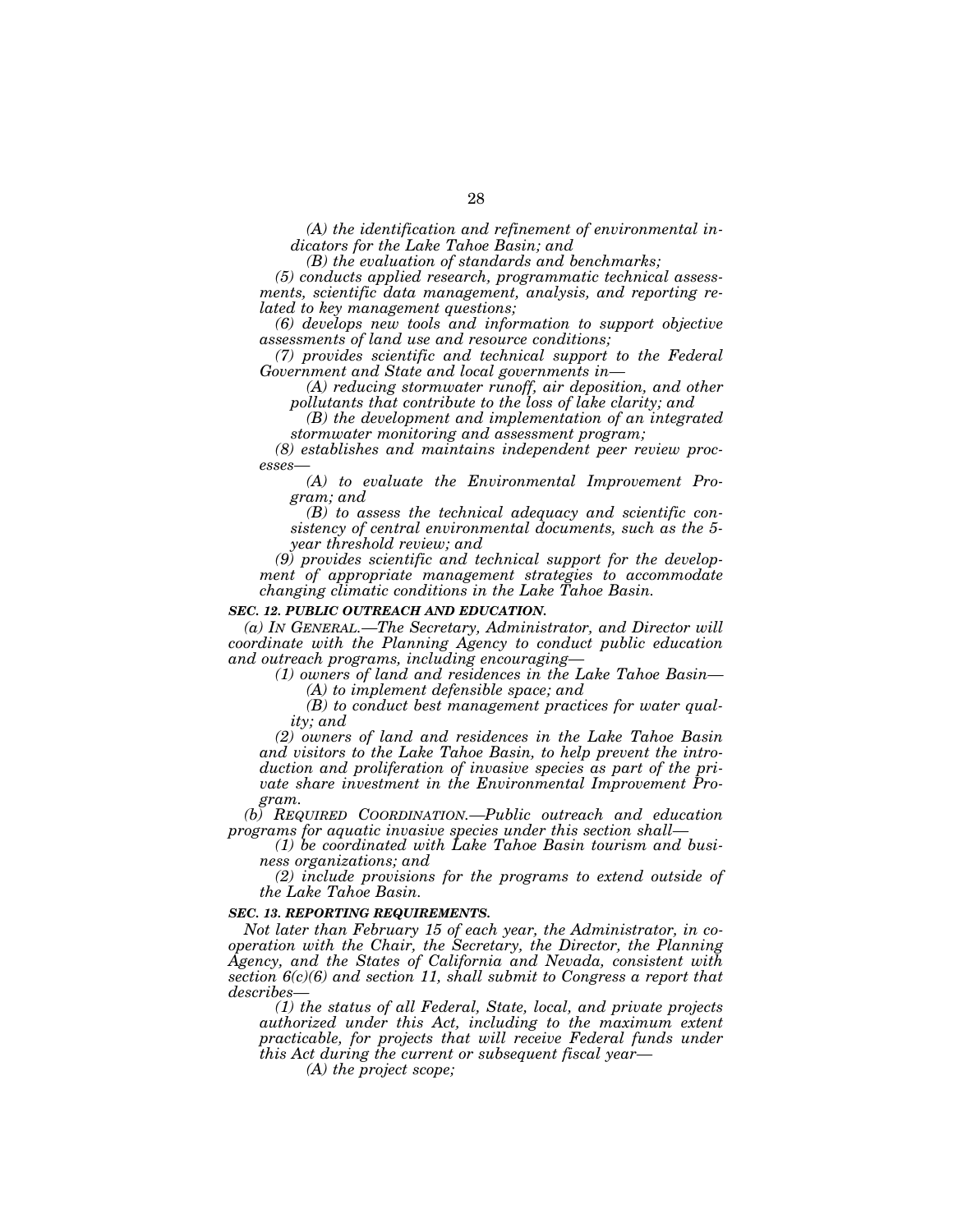*(B) the budget for the project; and* 

*(C) the justification for the project, consistent with the criteria established in section 8(c)(1);* 

*(2) Federal, State, local, and private expenditures in the preceding fiscal year to implement the Environmental Improvement Program and projects otherwise authorized under this Act;* 

*(3) accomplishments in the preceding fiscal year in implementing this Act in accordance with the performance measures and other monitoring and assessment activities; and* 

*(4) public education and outreach efforts undertaken to implement programs and projects authorized under this Act.* 

#### *SEC. 14. ANNUAL BUDGET PLAN.*

*As part of the annual budget of the President, the President shall*  submit information regarding each Federal agency involved in the *Environmental Improvement Program (including the Forest Service, the Environmental Protection Agency, and the United States Fish and Wildlife Service), including—* 

*(1) an interagency crosscut budget that displays the proposed budget for use by each Federal agency in carrying out restoration activities relating to the Environmental Improvement Program for the following fiscal year;* 

*(2) a detailed accounting of all amounts received and obligated by Federal agencies to achieve the goals of the Environmental Improvement Program during the preceding fiscal year; and* 

*(3) a description of the Federal role in the Environmental Improvement Program, including the specific role of each agency involved in the restoration of the Lake Tahoe Basin.* 

## *SEC. 15. GRANT FOR WATERSHED STRATEGY.*

*(a) IN GENERAL.—Of the amounts to be made available under section 18(a), the Administrator shall use not more than \$500,000 to provide a grant, on a competitive basis, to States, federally recognized Indian tribes, interstate agencies, other public or nonprofit agencies and institutions, or institutions of higher education to develop a Lake Tahoe Basin watershed strategy in coordination with the Planning Agency, the States of California and Nevada, and the Secretary.* 

*(b) COMMENT.—In developing the watershed strategy under subsection (a), the grant recipients shall provide an opportunity for public review and comment.* 

*(c) COMPONENTS.—The watershed strategy developed under subsection (a) shall include—* 

*(1) a classification system, inventory, and assessment of stream environment zones;* 

*(2) comprehensive watershed characterization and restoration priorities consistent with—* 

*(A) the Lake Tahoe total maximum daily load; and* 

*(B) the environmental threshold carrying capacities of Lake Tahoe;* 

*(3) a monitoring and assessment program consistent with section 11; and* 

*(4) an adaptive management system—* 

*(A) to measure and evaluate progress; and*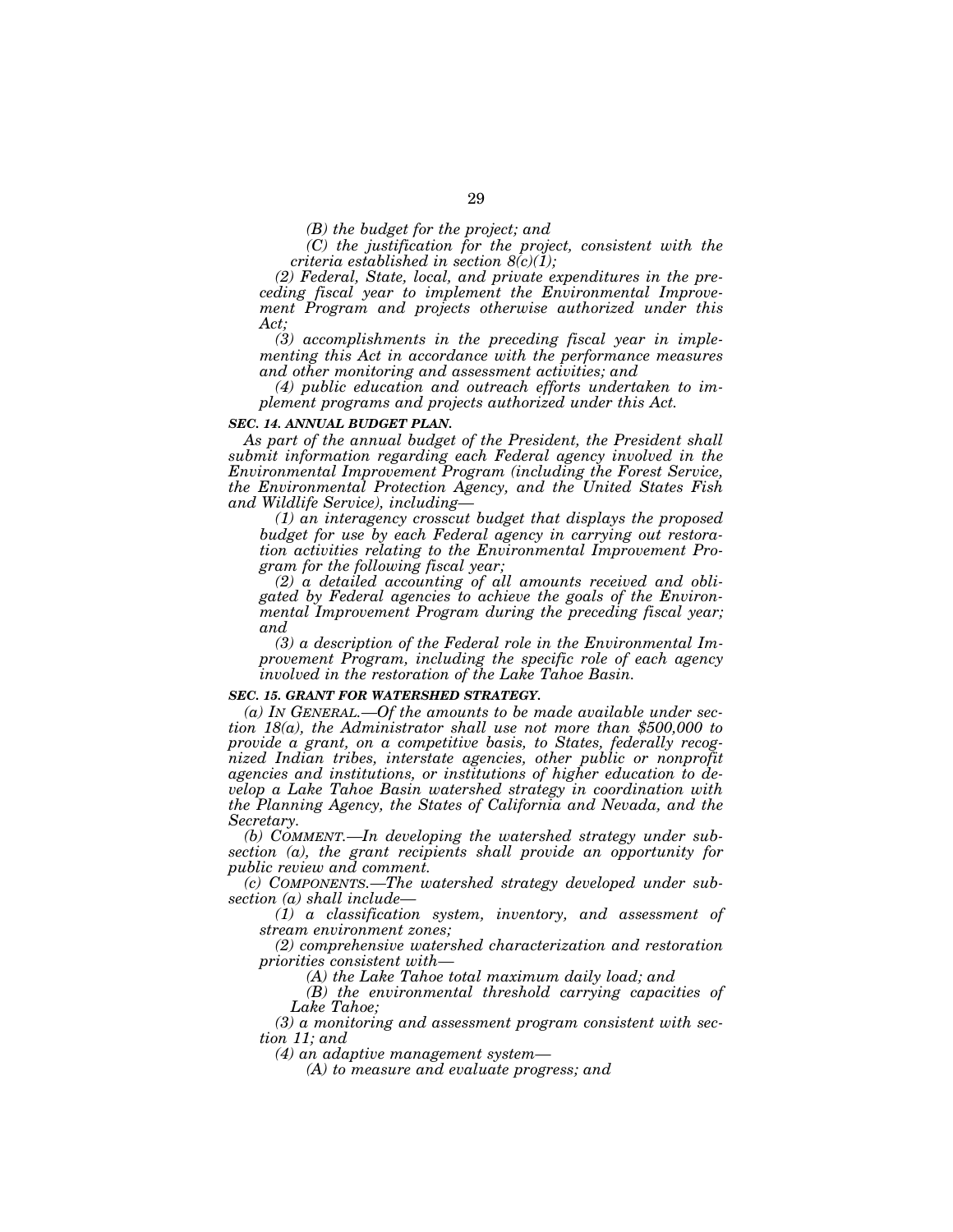#### *(B) to adjust the program.*

*(d) DEADLINE.—The watershed strategy developed under subsection (a) shall be completed by the date that is 2 years after the date on which funds are made available to carry out this section.* 

## **[SEC. 8. FIRE RISK REDUCTION ACTIVITIES.**

ø(a) In General.—In conducting fire risk reduction activities in the Lake Tahoe basin, the Secretary shall, as appropriate, coordinate with State and local agencies and organizations, including local fire departments and volunteer groups.

ø(b) Ground Disturbance.—The Secretary shall, to the maximum extent practicable, minimize any ground disturbances caused by fire risk reduction activities.]

## **[SEC. 9. AVAILABILITY AND SOURCE OF FUNDS.**

ø(a) In General.—Funds authorized under this Act and the amendment made by this Act—

 $\lceil (1)$  shall be in addition to any other amounts available to the Secretary for expenditure in the Lake Tahoe basin; and

 $\Gamma(2)$  shall not reduce allocations for other Regions of the Forest Service.

ø(b) Matching Requirement.—Except as provided in subsection (c), funds for activities under section 6 and section 7 of this Act shall be available for obligation on a 1-to-1 basis with funding of restoration activities in the Lake Tahoe basin by the States of California and Nevada.

ø(c) Relocation Costs.—The Secretary shall provide two-thirds of necessary funding to local utility districts for the costs of relocating facilities in connection with environmental restoration projects under section 6 and erosion control projects under section 2 of Public Law  $96 - 586.$ 

#### **SEC.**ø**10**¿*16***. AMENDMENT OF PUBLIC LAW 96–586.**

Section 3(a) of Public Law 96–586 (94 Stat. 3383) is amended by adding at the end the following:

(5) Willing sellers.—Land within the Lake Tahoe Basin Management Unit subject to acquisition under this section that is owned by a private person shall be acquired only from a willing seller.''.

## **SEC.**ø**11**¿*17***. RELATIONSHIP TO OTHER LAWS.**

Nothing in this Act exempts the Secretary*, director, or Administrator* from the duty to comply with any applicable Federal law.

## **[SEC.[12]***18***. AUTHORIZATION OF APPROPRIATIONS.**

There are authorized to be appropriated such sums as are necessary to carry out this Act.]

## *SEC. 18. AUTHORIZATION OF APPROPRIATIONS.*

*(a) IN GENERAL.—There is authorized to be appropriated to carry out this Act \$415,000,000 for a period of 8 fiscal years beginning the first fiscal year after the date of enactment of the Lake Tahoe Restoration Act of 2010.* 

*(b) EFFECT ON OTHER FUNDS.—Amounts authorized under this section and any amendments made by this Act—* 

*(1) shall be in addition to any other amounts made available to the Secretary, Administrator, or Director for expenditure in the Lake Tahoe Basin; and*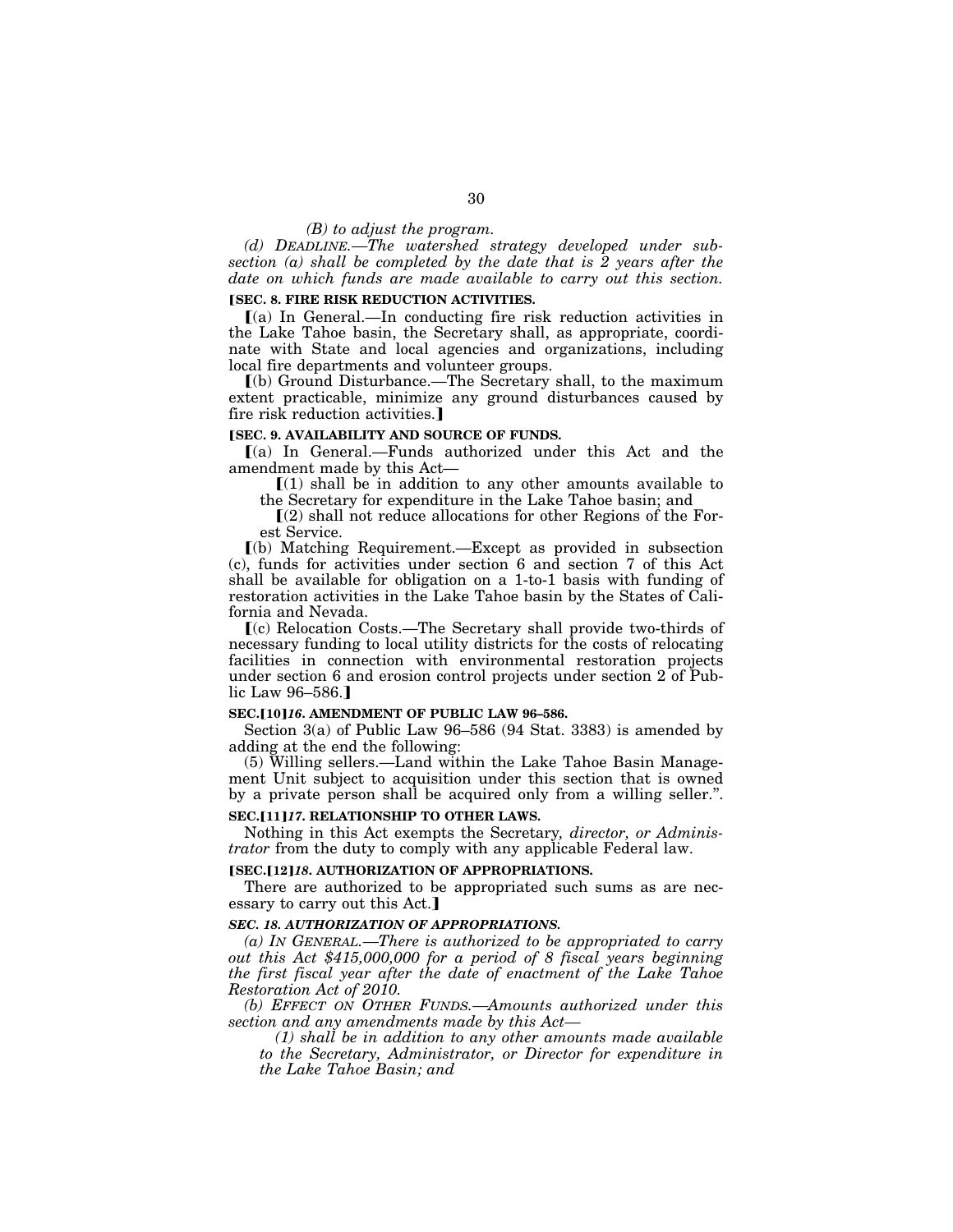*(2) shall not reduce allocations for other Regions of the Forest Service, Environmental Protection Agency, or United States Fish and Wildlife Service.* 

*(c) COST-SHARING REQUIREMENT.—Except as provided in subsection (d) and section 6(c)(3)(E), the States of California and Nevada shall pay 50 percent of the aggregate costs of restoration activities in the Lake Tahoe Basin funded under section 6 or 8.* 

*(d) RELOCATION COSTS.—Notwithstanding subsection (c), the Secretary shall provide to local utility districts 2⁄3 the costs of relocating facilities in connection with—* 

*(1) environmental restoration projects under sections 6 and 8; and* 

*(2) erosion control projects under section 2 of Public Law 96– 586 (94 Stat. 3381).* 

*(e) SIGNAGE.—To the maximum extent practicable, a project provided assistance under this Act shall include appropriate signage at the project site that—* 

*(1) provides information to the public on—* 

*(A) the amount of Federal funds being provided to the project; and* 

*(B) this Act; and* 

*(2) displays the visual identity mark of the Environmental Improvement Program.* 

#### PUBLIC LAW 96–586

\* \* \* \* \* \* \*

<sup>ø</sup>(b) Lands¿*(b) ADMINISTRATION OF ACQUIRED LAND*.— *(1) IN GENERAL.—Land''; and* 

*(A)* IN GENERAL.—Notwithstanding paragraph (1), the *Secretary of Agriculture (acting through the Chief of the Forest Service) (referred to in this paragraph as the 'Secretary') may interchange (as defined in the first section of Public Law 97–465 (16 U.S.C. 521c)) any land or interest in land within the Lake Tahoe Basin Management Unit described in subparagraph (B) with appropriate units of State government.* 

*(B) ELIGIBLE LAND.—The land or interest in land referred to in subparagraph (A) is land or an interest in land that the Secretary determines is not subject to efficient administration by the Secretary because of the location or size of the land.* 

*(C) REQUIREMENTS.—In any interchange under this paragraph, the Secretary shall—* 

*(i) insert in the applicable deed such terms, covenants, conditions, and reservations as the Secretary determines to be necessary to ensure—* 

*(I) protection of the public interest, including protection of the scenic, wildlife, and recreational values of the National Forest System; and* 

*(II) the provision for appropriate access to, and use of, land within the National Forest System;* 

*(ii) receive land within the Lake Tahoe Basin of approximately equal value (as defined in accordance with section 6(2) of Public Law 97–465 (96 Stat. 2535)); and*